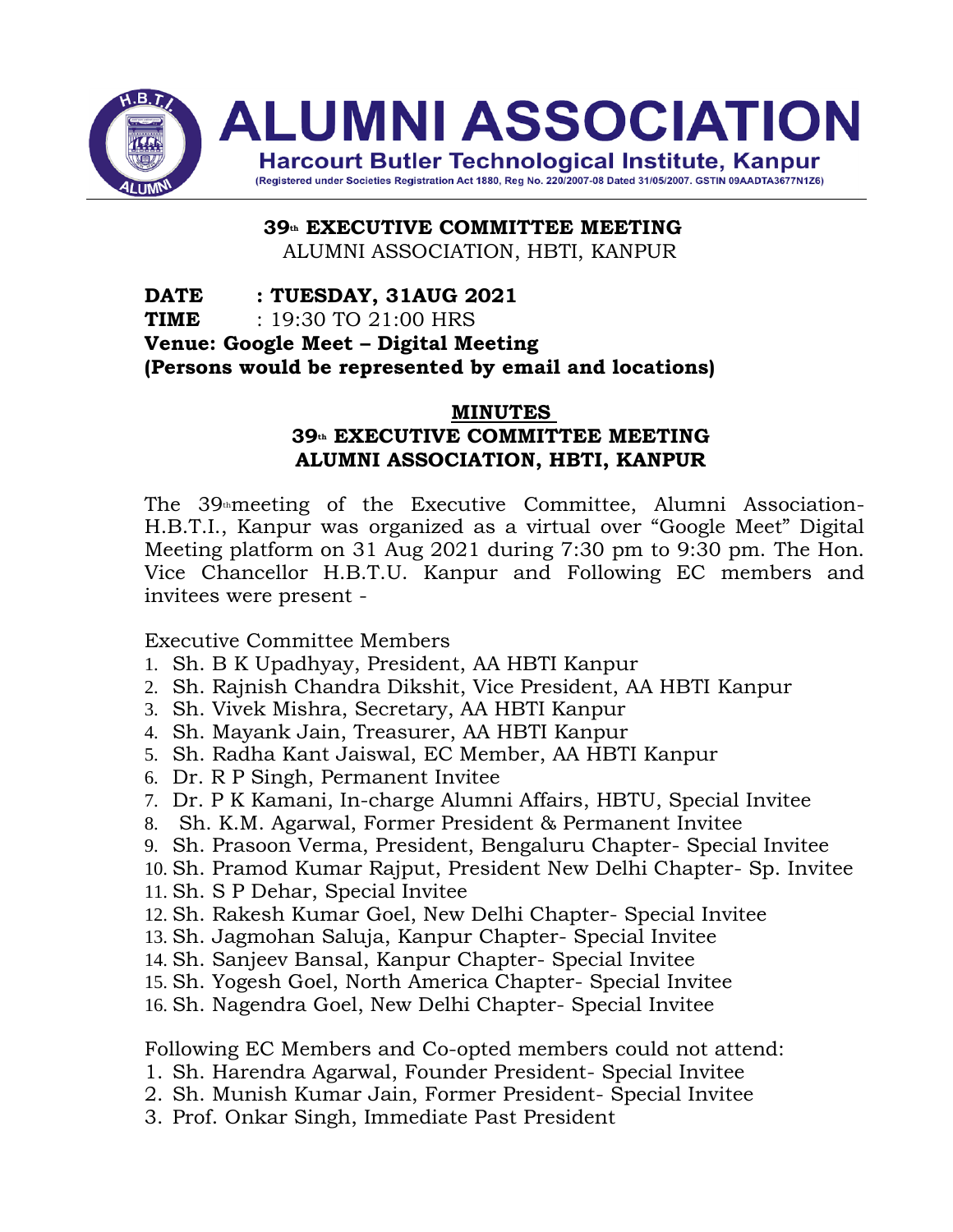4. Prof. Raghuraj Singh, Past Secretary, Special Invitee

5. Dr Ashutosh Karnataka, Special Invitee

6. Sh. Rajeev Singhal, EC Member, AA HBTI Kanpur

7. Sh. Pravin Gupta, Joint Secretary & EC Member (Leave Granted)

8. Ms. Swapnalekha Basak, EC Member, AA HBTI Kanpur

9. Sh. Sushil Kumar, EC Member, AA HBTI Kanpur

10. Sh. Rajendra Kumar Jalan, Vice Chairman "Centenary Celebrations Committee" and Permanent Invitee (Leave Granted)

11. Prof. A V N Swamy, President, Hyderabad Chapter – Special Invitee

- 12. Sh. Sudhir Kant, Bengaluru Chapter- Special Invitee
- 13. Dr. Subhash Srivastava, Chapter coordinator, Mumbai & Invitee

14. Sh. Dwijendra Mathur, President, Gurugram Chapter- Special Invitee

15. Sh. A P S Rathore, President, Lucknow Chapter - Special Invitee/ His representative

16. Sh. Ravindra Murthy, President, Pune Chapter- Special Invitee

17. Presidents/ Nominee's of Faridabad, Sikkim, Chandigarh Chapters.

The Executive Committee took note of all the members of Harcourtian family who departed in between 11 Jul 2021 and 31 Aug 2021 and paid homage to all whose names are known and also to those whose names are not known to the Secretariat by mourning for two minutes before starting the proceedings.

# **Agenda Point No. 39.01**

# **To consider and approve minutes of the 38th meeting of Executive Committee held on 11 Jul 2021.**

*Executive Committee took note of the minutes of 38thmeeting of Executive Committee held on 11 Jul 2021. The minutes had been circulated to all members, no comment had been received, the minutes were read out by the Secretary. Prof R.P. Singh advised that the appointment of auditors should be concurrently ratified in the forthcoming AGM. Sh. K.M. Agarwal proposed and Sh. S.P. Dehar seconded the approval of minutes and EC members unanimously approved the minutes which are being enclosed at Annexure-I.*

#### **AGENDA POINT No. 39.02**

# **To consider the details of Action taken upon the decisions taken in 38thmeeting of Executive Committee held on 11 Jul 2021.**

The members of Executive Committee are requested to take note on the action taken on the decisions approved in 38th Executive Committee Meeting held on 11 Jul 2021. The details are as presented below;

| Agenda | Agenda item                                          | Action Taken |
|--------|------------------------------------------------------|--------------|
| Number | Decision Taken                                       |              |
| 38.01  | To consider and approve minutes of Done/Approved     |              |
|        | 37 <sup>th</sup><br>meeting<br>of Executive  <br>the |              |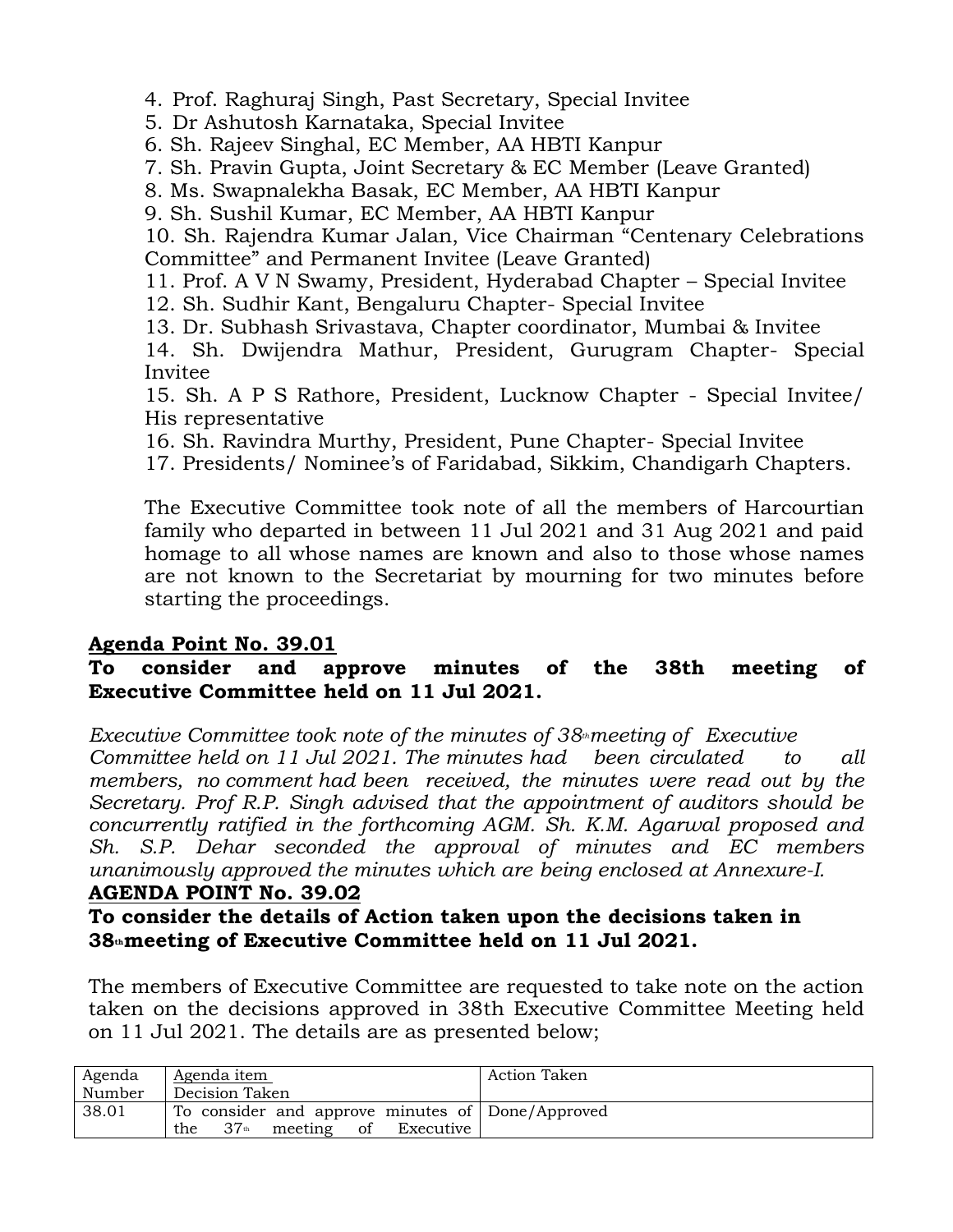|                            | Committee held on 11Jul 2020                                                                                                                                  |                                                                                                                                                                                                                                                                                                                                                           |
|----------------------------|---------------------------------------------------------------------------------------------------------------------------------------------------------------|-----------------------------------------------------------------------------------------------------------------------------------------------------------------------------------------------------------------------------------------------------------------------------------------------------------------------------------------------------------|
| 38.02                      | To consider the details of Action taken<br>decisions<br>in<br>the<br>taken<br>upon<br>37 <sup>th</sup> meeting of Executive Committee<br>held on 27 Jan 2021. | Done. Minutes circulated to all eligible members.                                                                                                                                                                                                                                                                                                         |
| 38.03                      | Chartered<br>New<br>of<br>Appointment<br>Accountant                                                                                                           | Accepted. Appointment of VSH Associates rep. by<br>Shri Santosh Gupta. To be ratified in the AGM.<br>Appointment letter for the same to be issued<br>subject to provisions. Done.                                                                                                                                                                         |
| 38.04                      | Progress on HBTU-AA committees:                                                                                                                               | Communicated to HBTU vide a copy of 38th EC<br>minutes. Committee's have been constituted and<br>shortly a small meeting of HBTU committees<br>shall be conducted with respective members.                                                                                                                                                                |
| $38.05$ (a)                | To deliberate upon the progress of AA<br>committees- Executive Committee                                                                                      | A roadmap of the program has been prepared<br>with the help of HBTU Administration and is<br>being shared along with the minutes. Annexure<br>38.05(a). May please be approved.                                                                                                                                                                           |
| $38.05$ (b)                | To deliberate upon the progress AA<br>committees- Advisory, Planning and<br>Mentoring Committee                                                               | The members of APM committee are upbeat,<br>after a meeting on 14th Aug 2021, Shri Munish<br>informally informed<br>Jain<br>has<br>that<br>the<br>brainstorming of APMC would bear fruit after we<br>have clarity on the program skeleton and<br>mandate from the University.                                                                             |
| $\overline{38.05}$ (c)     | Centenary Invitation Committee : The<br>Centenary Invitation Committee has<br>held one single meeting over virtual<br>platform.                               | The president of Central Invitation Committee is<br>working on the list of probable guests and<br>speakers. VC HBTU has started his efforts to<br>bring in a gallantry of eminent personalities.                                                                                                                                                          |
| $38.05$ (d)<br>$38.05$ (e) | Award SOP Committee<br>Stamp & Coinage Committee:                                                                                                             | SOP circulated.<br>Smoothly functioning. HBTU authorities and<br>members of SOP committee are on the same<br>page and good progress has been made.                                                                                                                                                                                                        |
| 38.05(f)                   | Souvenir Committee                                                                                                                                            | Members of the Souvenir Committee<br>have<br>started collecting data and they are in sync. with<br>members of HBTU who have been entrusted with<br>the assignment of publication. A dedicated team<br>of students is working under the direct<br>supervision of Hon Vice Chancellor & team. Shri<br>Prasoon Verma is in touch with Prof Pramod<br>Kamani. |
| $38.05$ (g)                | Memorial Committee                                                                                                                                            | To concentrate and expedite the development of<br>Alumni initiatives for enrichment of student<br>skills, extra-curricular and extramural activities<br>of extension by the University. A tentative<br>roadmap of proposed activities is being enclosed<br>along with the Agenda. Annexure 38.05 (g). May<br>please be approved.                          |
| 38.06                      | To send a formal request to HBTU<br>administration to release the Alumni<br>LM fund, which is held by HBTU.                                                   | Prof R.P. Singh had a discussion with the Hon.<br>Vice Chancellor and he has assured of looking<br>into it, positively.                                                                                                                                                                                                                                   |
| 38.07                      | To make all out efforts to ensure that<br>Alumni Association- HBTI Kanpur will<br>coordinate with regions and get zonal<br>level events.                      | Shri Rajiv Singhal, Zonal Co-ordinator has<br>started coordinating efforts. He has requested<br>the EC to help in front line handling till $15th$ Oct<br>2021 and Secretary has assured taking up his<br>duties till Shri Rajiv Singhal is busy in his<br>personal assignments.                                                                           |
| 38.08                      | The chapters, batchmates, classmates,<br>organizations are requested to be on<br>the lookout for notable alumni who<br>can be felicitated during Centenary    | No updates have been received in the Secretariat<br>as of the $15th$ Aug 2021.                                                                                                                                                                                                                                                                            |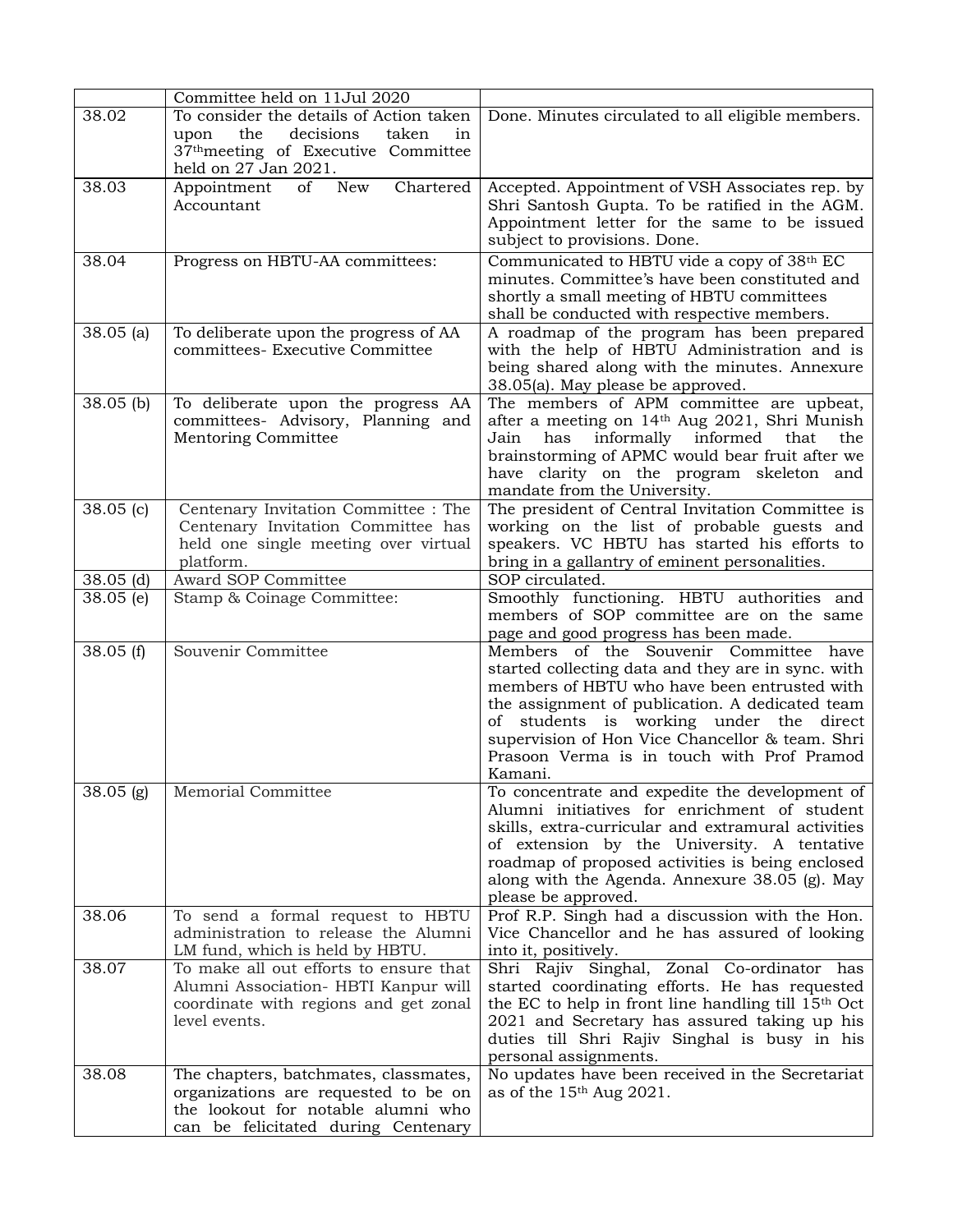|             | celebrations. A e-mail would be sent to<br>all by Joint Secretary with approval of<br>President to all alumni members latest<br>by 31 July 2021.                                                                                                                                                                                |                                                                                                                                                                                                                                                                                                                                                                                                                                                                                                                                                                                                                                                                                                      |
|-------------|---------------------------------------------------------------------------------------------------------------------------------------------------------------------------------------------------------------------------------------------------------------------------------------------------------------------------------|------------------------------------------------------------------------------------------------------------------------------------------------------------------------------------------------------------------------------------------------------------------------------------------------------------------------------------------------------------------------------------------------------------------------------------------------------------------------------------------------------------------------------------------------------------------------------------------------------------------------------------------------------------------------------------------------------|
| 38.09       | During the Centenary Week, Alumni<br>Association will take lead in the<br>various programs.                                                                                                                                                                                                                                     | Student Scholarship's distribution,<br>Student<br>driven cultural programs, Distinguished Old<br>Student Award programs and Multiple Student<br>Alumni Seminars. Few suggestions are being<br>made and document is enclosed at Annexure<br>38.09                                                                                                                                                                                                                                                                                                                                                                                                                                                     |
| 38.10       | To review the work done by Chapters.                                                                                                                                                                                                                                                                                            | The issue was postponed for the 39th EC Meeting<br>as the time between 37th and 38th EC Meeting<br>were troubled times due to Corona virus. The<br>CovidAid App. was lauded by members of the<br>Executive Committee. Chapter Presidents and<br>active members may please present their<br>updates during the 39th EC.                                                                                                                                                                                                                                                                                                                                                                               |
| 38.11       | Approval of Bank Account of New<br>Delhi Chapter.                                                                                                                                                                                                                                                                               | Done.<br>Subsequently<br>following<br>necessary<br>amendments have been made by the Secretary<br>which may please be ratified<br>(A) Name of Bank has been changed to<br>"Union Bank of India- Lajpat Nagar<br><b>branch</b> " as the Connaught Place Branch<br>refused to open our account.<br>(B) The Name of Shri Pramod Kumar Rajput<br>has been changed to Shri Pramod Kumar<br>and name of Shri Ritesh Gupta has been<br>changed to Shri Ritesh. This amendment<br>has been done on the request received<br>from Delhi Chapter (Names to match the<br>PAN Card).<br>(C) The Name of Account has been changed-<br>It is now being read as ALUMNI<br>ASSOCIATION, HBTI KANPUR (DELHI<br>CHAPTER) |
| 38.12       | Bank<br>of<br>for<br>Approval<br>Account<br>Bengaluru Chapter.                                                                                                                                                                                                                                                                  | Done.                                                                                                                                                                                                                                                                                                                                                                                                                                                                                                                                                                                                                                                                                                |
| $38.13$ (a) | To deliberate upon the progress on<br>HBTU-AA<br>committees:<br>Centenary<br>Following points were considered for<br>diligence<br>by the<br>Executive<br>due<br>Committee. President and Secretary<br>have been authorized to take them<br>further- FCRA Registration<br>and<br>Registration for Acceptance of CSR<br>grants.   | New Tax Consultants have started due diligence<br>process. To initiate proceedings of registration<br>for collecting CSR funds, following amendment<br>has been made in the minutes of 37 <sup>th</sup> EC by the<br>President and Secretary, which may please be<br>approved and ratified.<br>Point No 37.04(01) has been changed from-<br>"To explore the possibility of Registration of AA-<br>HBTI Kanpur under the FCRA" to<br>"To explore the possibility of Registration of AA-<br>HBTI Kanpur under the FCRA Act and<br>Registration for Acceptance of CSR grants".                                                                                                                          |
| $38.13$ (b) | Broadening the scope of ASCPC                                                                                                                                                                                                                                                                                                   | S/ Shri Radha Kant Jaiswal and Pravin Gupta to<br>provide updates.                                                                                                                                                                                                                                                                                                                                                                                                                                                                                                                                                                                                                                   |
| 38.13 ©     | To help HBTU Administration for<br>fixing up<br>the<br>Concept,<br>Design,<br>Execution<br>procedures<br>help<br>in<br>garnering resources for the Centenary<br>Gate/ Pillar/ Time Capsule/ Hall of<br>fame<br>and<br>Student<br>Development<br>(Activity) Centre focused on Human<br>Values, Professional Skills, Soft Skills, | Secretary is continuously in touch with the Hon.<br>Vice Chancellor.<br>Shatabdi Gate and Shatabdi Stambh<br>The<br>Projects have been taken up by the University.<br>Roadmap for Student Development Centre has<br>been prepared and is enclosed at Annexure<br>$38.05(g)$ .                                                                                                                                                                                                                                                                                                                                                                                                                        |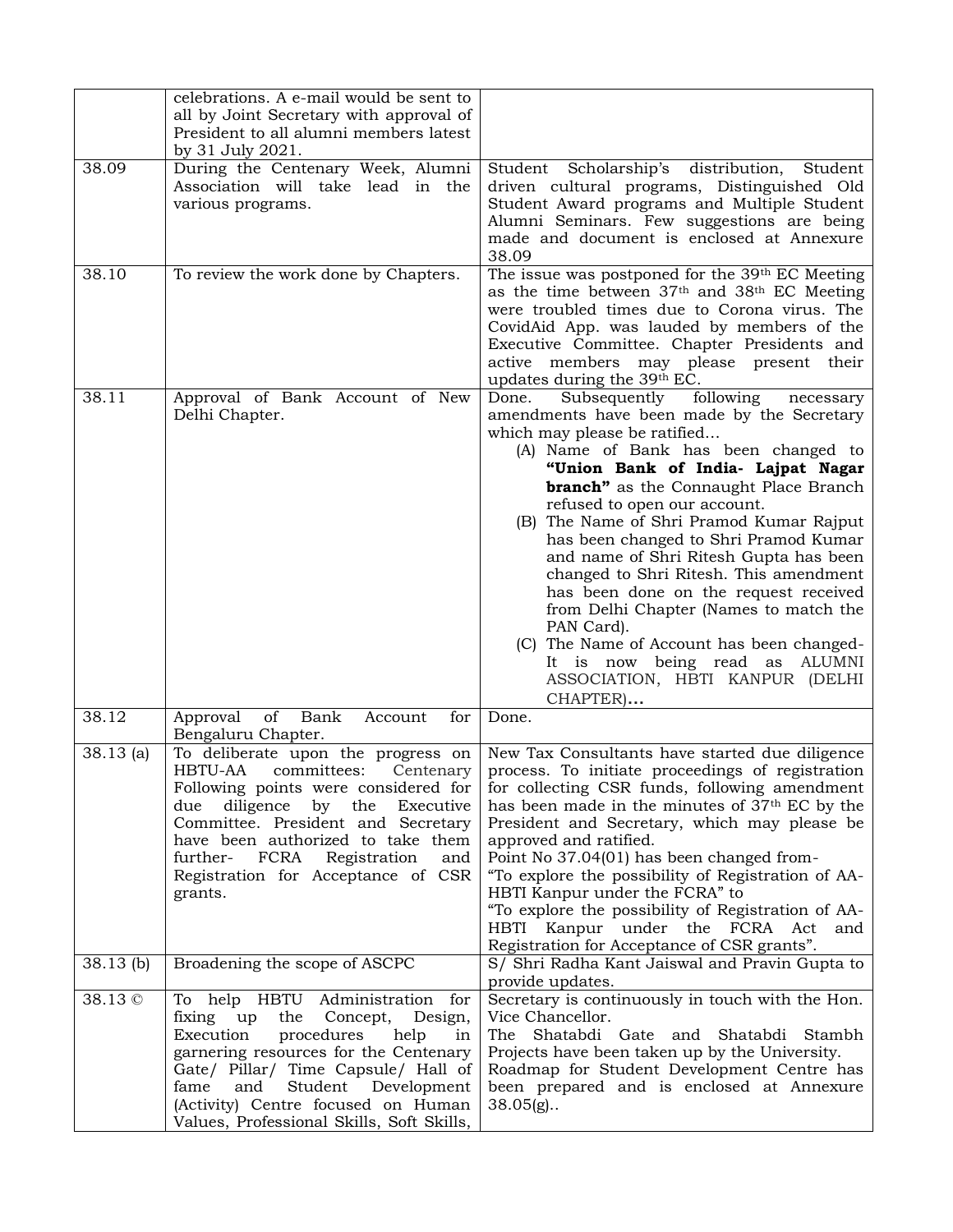|             | Socially useful initiatives useful for all<br>individuals etc.         |                                                                                                                                                                                                                                 |
|-------------|------------------------------------------------------------------------|---------------------------------------------------------------------------------------------------------------------------------------------------------------------------------------------------------------------------------|
| $38.14$ (a) | <b>Budgetary Provisions</b>                                            | No updates have been received. Tentative<br>Budgetary estimates are being enclosed at<br>Annexure 38.14(a). The allotment would be<br>decided based on the situation available as on 30<br>Sept 2021 based on Treasurer Report. |
| $38.14$ (b) | Sharing of Official Data with the<br>Chapter's and HBTU Administration | President and Secretary were authorized for<br>sharing of Data and is being executed by the<br>President & Secretary AA-HBTI Kanpur.                                                                                            |
| 38.14 ©     | Centenary Road                                                         | The proposal has been communicated to HBTU<br>Administration. They are exploring the possibility<br>of doing it.                                                                                                                |

#### **AGENDA POINT No. 39.03 Progress on HBTU-AA committees:**

**Centenary Celebrations Organization Committee** has been working on the footprint of the Event and a broad outline has been finalized by various members. The Dean (PRG) provided an up to date account of the progress at the level of Institution while the Secretary provided updates on the efforts of the Alumni Association. The Hon. Vice Chancellor confirmed that relevant committee's have been working for getting the different activities completed. A blueprint of program has been prepared. The elaborate details are being provided against the respective Agenda points.

# **AGENDA POINT No. 39.04**

**To deliberate upon the progress of AA committees:** There is need for proper committee at Alumni Association level so as to coordinate the Centenary celebration at alumni level as well as HBTU Level. After collecting inputs from various quarters and senior alumni the following structure is being proposed for **Centenary Celebrations Organization Committee**

- a) **EXECUTIVE COMMITTEE**: The EC being the apex committee has contributed by coordinating with HBTU, Centenary Committee and all sub committee's. A broad outline is being enclosed as mentioned against point No. 39.03
- **b) Advisory, Planning & Mentoring Committee (APM):** The mandate of Advisory, Planning and Mentoring Committee (APM) as also all the other committee's was discussed. The Hon. Vice Chancellor advised that the distribution of work may be done with the help of senior alumni and HBTU faculty members. The APM Committee may please get the assignment completed as per the mandate proposed in the 37th EC Meeting held on 27 Jan 2021.
- c) **Centenary Invitation Committee**: **The Centenary Invitation Committee has held one single meeting over virtual platform**.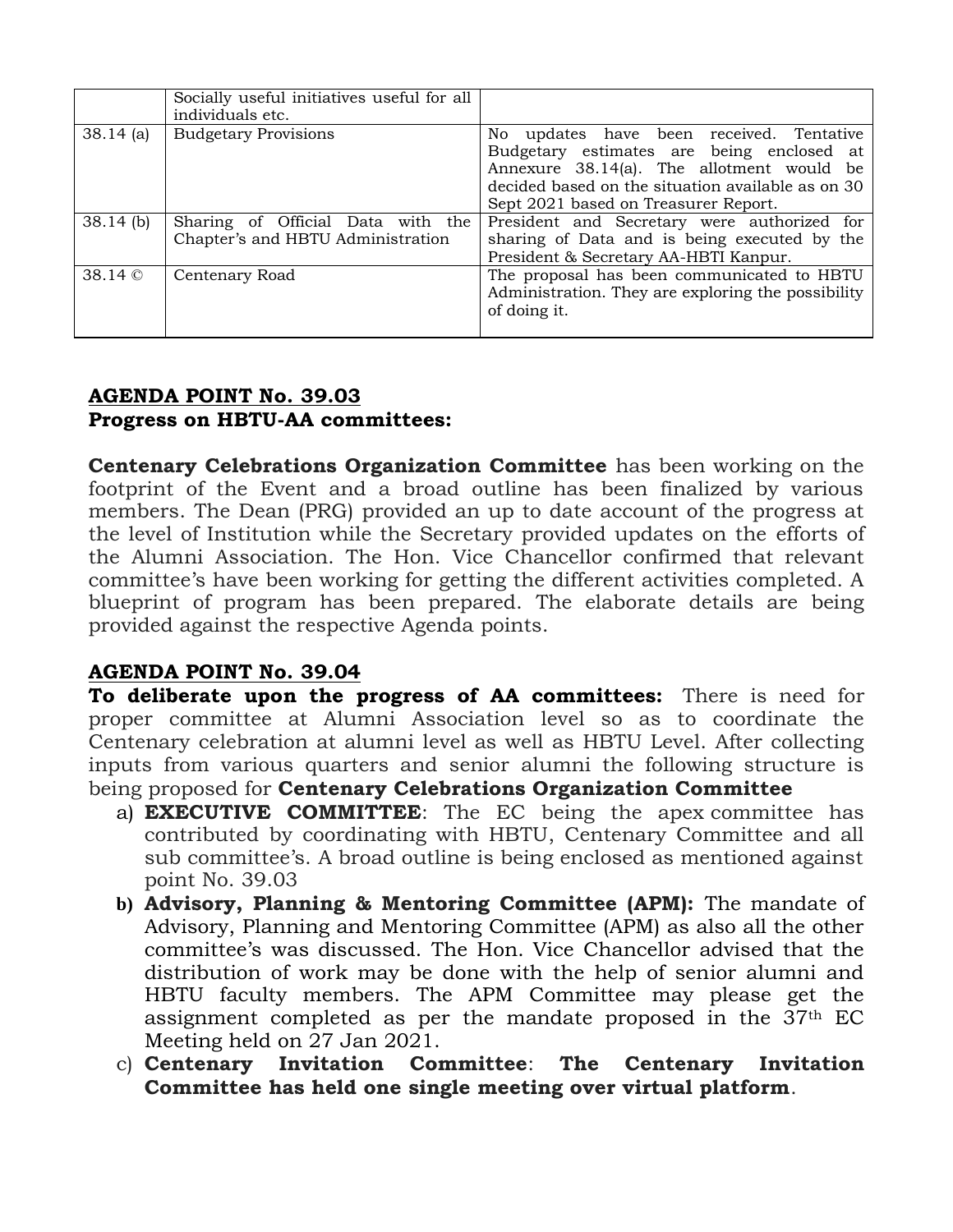Resolution from Shri Munish Jain was received as a WhatsApp message that "Senior Members" be authorized to complete the task of sending invites and to ensure that eminent personalities be convinced to grace the occasion as Chief Guest's/ Guest's of Honour in the various programs of the centenary event. Since HBTU is a state administered University, it would be prudent and advisable to seek concurrence of the Hon. Vice Chancellor. To expedite procedures, the Hon. President and Hon. Secretary were authorized to interact with the Hon. Vice chancellor and seek his consent before short listing the Chief Guest's/ Guest's of Honour. Subsequently the senior members of the Invitation Committee would take it up further and invite great personalities.

#### **d) Award Committee**:

SOP has already submitted their report and award SOP is in place. The Hon. President and Hon. Secretary were authorized to constitute a Committee for identification of distinguished alumni. Subsequently, the task may be completed within the next 2-3 days.

#### e) **Stamp & Coinage Committee**:

The Stamp and Coinage Committee has held several meetings and completed the due diligence for application to be submitted. Secretary AA worked closely with the HBTU Administration to complete the codal formalities of application.

The application process having been completed by the HBTU administration; persuasion is being done at various levels. The Hon. Vice Chancellor provided an update and status of efforts made by Stamp and Coinage Committee. Due to time constraints a commemorative stamp has been denied and the process of getting the stamp issued in "My Stamp" category have been initiated. The persuasion for application submitted for the Commemorative Coin is being done and the HBTU Committee members are in touch with New Delhi Chapter.

f) **Souvenir Committee**: AA had already confirmed that it would lead to prepare a digital version of Coffee Table Souvenir, covering 100 years of glorious past of HBTU.

**Sh Prasoon Verma** requested EC to accord administrative and financial sanctions commensurate with the gravity of financial requirements in such activities. Secretary opined that the activity may please be divided in two distinct parts- Contents & Logistics. Members accepted this. The souvenir committee has once again requested that an adequate budget may be sanctioned for design of CTB by professionals vide official communication where the opinion of most of the members of Souvenir Committee had been obtained. A team of HBTU Faculty members and students are working relentlessly and progress is keenly monitored by the Hon. Vice Chancellor, HBTU Kanpur. A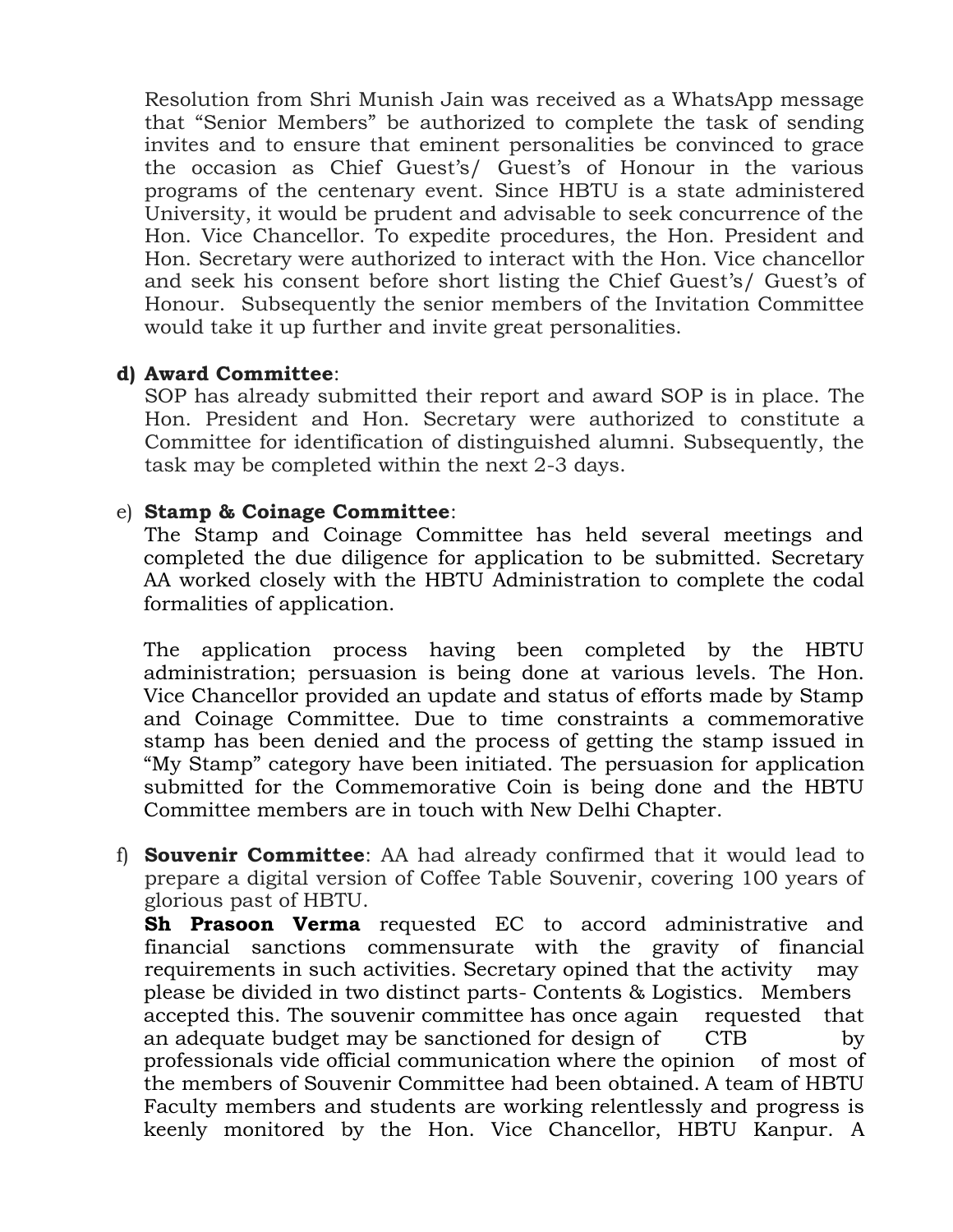budgetary estimate for getting the "Coffee table book"/ "Smriti Manjusha" compiled, designed and printed is being enclosed.

# g) **Memorial Committee**:

It had been decided that AA-HBTU Kanpur would lead in **"**Development of Alumni initiatives for enrichment of student skills, extra-curricular and extramural activities of extension by the University". The initiative of Centenary Gate and Centenary Memorial Stambh has been taken up by the University.

The Hon. Vice Chancellor confirmed that the work has already been taken up by the HBTU Administration. A tentative roadmap of proposed Student Skills Development Centre and initiatives are being enclosed at Annexure (II).

#### **AGENDA POINT No. 39.05**

#### **To make all out efforts to ensure that Alumni Association- HBTI Kanpur will coordinate with regions and get zonal level events.**

No updates have been received from the Zonal Committee's. The Zonal Coordinators may please keep in touch for further action in this regard. Shri Pramod Rajput & Shri Prasoon Verma, Presidents of New Delhi and Bengaluru Chapter respectively; said that the zonal event may be done later on during the period ending Nov 2022. The Hon Secretary and Shri Rajeev Singhal EC Member (Chapter coordination) may be contacted for assistance.

# **AGENDA POINT No. 39.06**

#### **Centenary Alumni Award**

It was decided to give awards to distinguished alumni during Centenary Celebration Week. All event would be managed by the Alumni Association.

- The chapters presidents and office bearers, batchmates, classmates, organizations are requested to be on the lookout for notable alumni who can be felicitated during Centenary celebrations.
- A email would be sent to all by Joint Secretary with approval of President to all alumni members latest by 20 Sep 2021 so that all nomination can be collected by 30 Sep 2021.
- It would be placed for Screening Committee which would submit the scrutinized names to the Award Selection Committee by 10 Oct 2021.
- Award Selection committee: It would complete its proceeding by 17 Oct 2021 so that the Awardee are given time to travel for acceptance of Award during Centenary Celebration.
- Hon. Secretary would coordinate the efforts of Centenary Award Committee and collect relevant inputs from the fraternity.

# **Agenda Point No. 39.07**

# **To review progress by chapters on various alumni activities**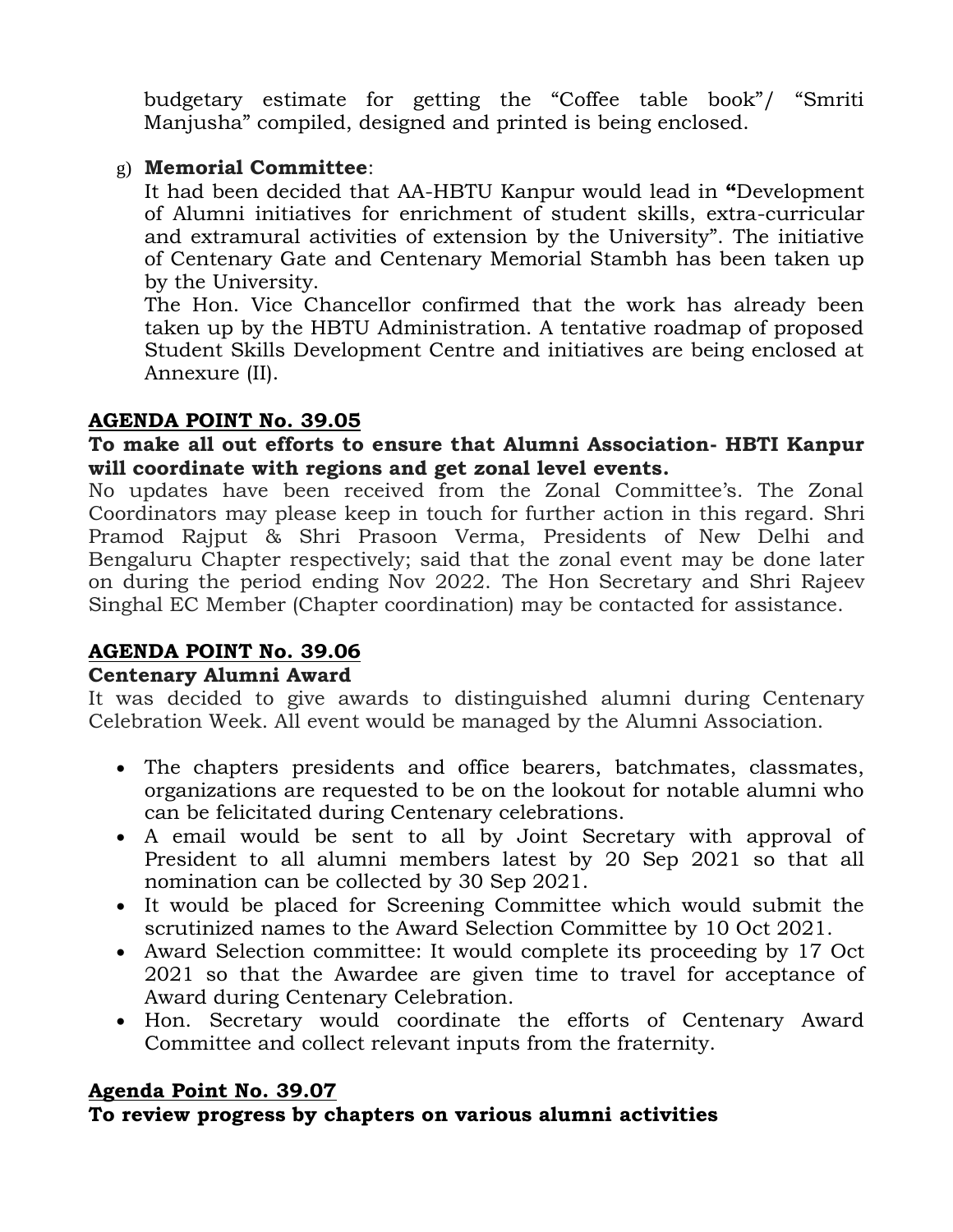*The Chapter Presidents are requested to present an update of activities of the Alumni Association leading to the Centenary Celebrations in Nov 2021 and subsequently during the next calendar year leading up to the closure of centenary celebrations in Nov 2022.*

| Chapter    |       | Targets and its Achievement during Q1 of 2021 |       |  |                                                     |  |            |  |                  |  |
|------------|-------|-----------------------------------------------|-------|--|-----------------------------------------------------|--|------------|--|------------------|--|
|            | ASCPC | $\overline{a}$ 1                              |       |  | Life Member $@$ Newsletter $@$ 1                    |  | Advertise  |  | Meeting Q1 2021  |  |
|            |       |                                               |       |  | Webinar each $5$ LM each Article each Material $@1$ |  |            |  | @ 1 meeting each |  |
|            | month |                                               | month |  | month                                               |  | each month |  | Quarter          |  |
| Bengaluru  |       |                                               | 5     |  |                                                     |  |            |  |                  |  |
| Faridabad  |       |                                               | 5     |  |                                                     |  |            |  |                  |  |
| Gurugram   |       |                                               | 5     |  |                                                     |  |            |  |                  |  |
| Lucknow    |       |                                               | 5     |  |                                                     |  |            |  |                  |  |
| Mumbai     |       |                                               | 5     |  |                                                     |  |            |  |                  |  |
| Pune       |       |                                               | 5     |  |                                                     |  |            |  |                  |  |
| Chandigarh |       |                                               | 5     |  |                                                     |  |            |  |                  |  |
| Hyderabad  |       |                                               | 5     |  |                                                     |  |            |  |                  |  |
| Kanpur     |       |                                               | 5     |  |                                                     |  |            |  |                  |  |
| Delhi      |       |                                               | 5     |  |                                                     |  |            |  |                  |  |
| Sikkim     |       |                                               | 5     |  |                                                     |  |            |  |                  |  |

*Format for Chapter Activities*

The Harcourtians in North America planning to establish of a Primary Health Centre at HBTU Kanpur for all the stakeholders including the Students, Faculty, Staff and Alumni; with the help and extension of all stake holders. The V C HBTU Kanpur has explored the possibility of such an initiative to be completed. A probable location has been identified. Kanpur Chapter AA HBTI Kanpur is working with the HBTU and detailed report is awaited.

#### **AGENDA POINT No. 39.08** *Approval of Bank Account for Kanpur Chapter*

*The Executive Committee, (referred as "Board" in Bank Parlance) Alumni Association HBTI, Kanpur approved as following.*

*"It is resolved that the Executive Committee, Alumni Association HBTI, Kanpur be and hereby given approval for opening a saving account with State Bank of India, Branch Nadri Bazar, Swaroop Nagar, Kanpur- 208 002; Uttar Pradesh in the name of ALUMNI ASSOCIATION, HBTI, Kanpur Chapter in the city of Kanpur and authorized the Kanpur Chapter to operate the said account and also to file the necessary documents for account opening the said accounts as may be required by the bank.*

*It is resolved that the Executive Committee, Alumni Association HBTI, Kanpur be and hereby gives approval for the account operation of*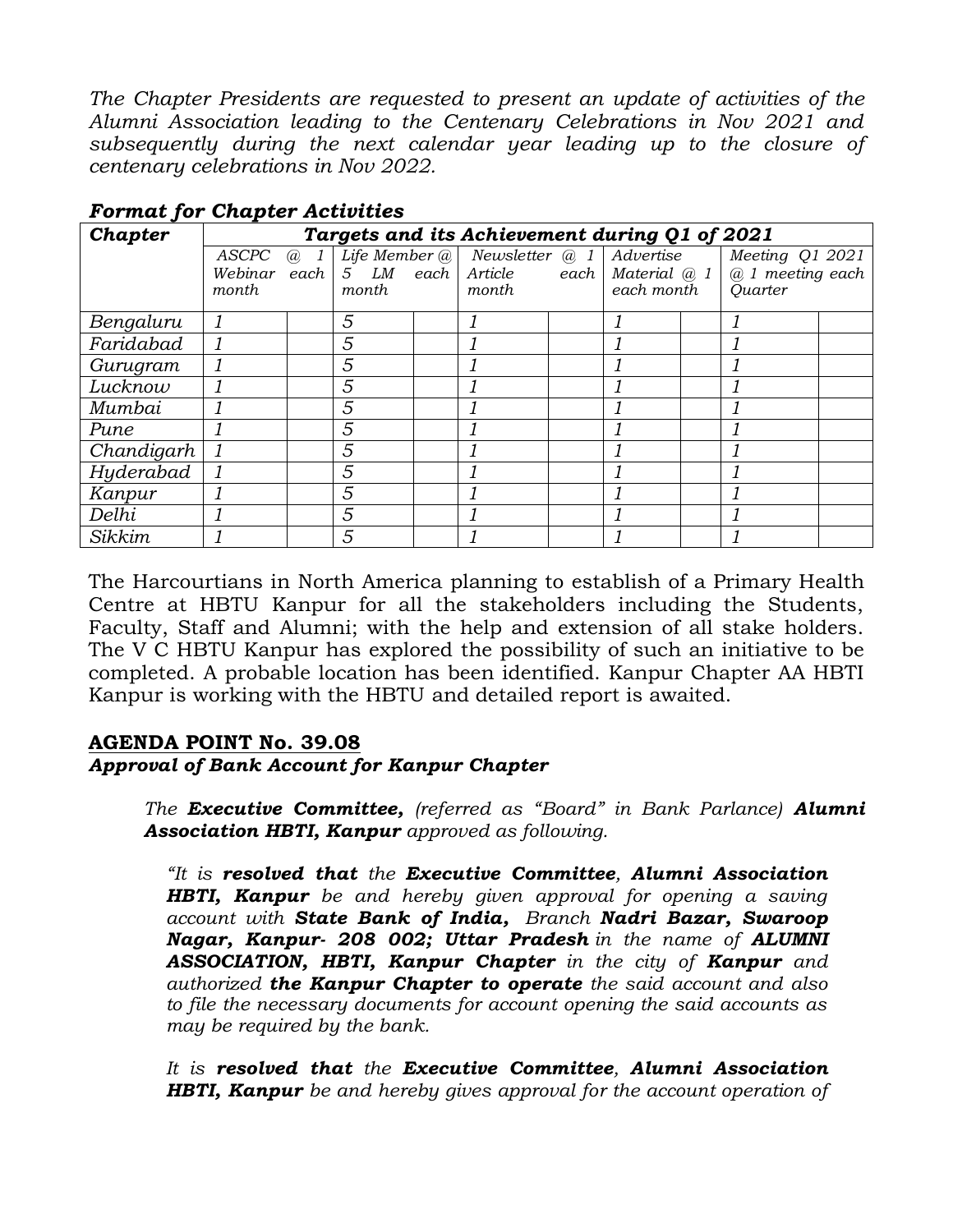*ALUMNI ASSOCIATION, HBTI Kanpur – Kanpur Chapter account and operation mode will be Jointly by.*

- *1. Either Sh Sanjeev Bansal (President) Or Sh.Pankaj Kumar (Secretary) And*
- *2. Sh Avinash Nigam (Treasurer)*

*It is resolved that the Executive Committee, Alumni Association HBTI, Kanpur be and hereby gives approval of the Amount of Rs 1,00,000/- (Rs One Lakh only) as limit for single transactionin Alumni Association HBTI, Kanpur –Kanpur Chapter Bank Account by the authorized Signatories.*

*It is resolved that the Executive Committee, HBTI, Kanpur, approved the document containing11 points mentioned in the Annexure-03 for submitting to the State Bank of India by Kanpur Chapter.* 

*It is resolved that the Alumni Association HBTI, Kanpur–Kanpur Chapter, are bound and strictly adhere by the Standard Operating Procedures and guidelines incorporated in approved minutes of the 35th Executive Committee vide agenda point no. 35.06."*

*Board Resolution is enclosed at Annexure (III).*

#### **AGENDA POINT No. 39.09**

#### **To fix up a tentative schedule for the forthcoming EC meetings leading up to the Centenary Celebrations.**

th EC Meeting – Sunday 19th Sep 2021 7:30 PM- 9:00 PM st EC Meeting –Sunday 03rd Oct 2021 7:30 PM- 9:00 PM nd EC Meeting – Sunday 17th Oct 2021 7:30 PM- 9:00 PM rd EC Meeting – Sunday 31st Oct 2021 7:30 PM- 9:00 PM th EC Meeting – Sunday 14th Nov 2021 7:30 PM- 9:00 PM

The above proposal was approved and the forthcoming meetings of the Executive Committee shall be conducted as per the above schedule.

#### **AGENDA POINT No. 39.10**

#### **The Scholarship Committee:**

This year also the Alumni Association would be giving Scholarship to all the branches of 2nd and 3rd year B Tech Engineering (12 per year so total 24 ). The Selection Committee is made as following

- i) Mr S P Dehar as Chairman
- ii) Mr Radha Kant Jaiswal as Convenor
- iii) Dr Neeta Awasthy as member
- iv) Dr Nirmal Srivastava as member
- v) Sh. Puneet Vidhyarthi as member.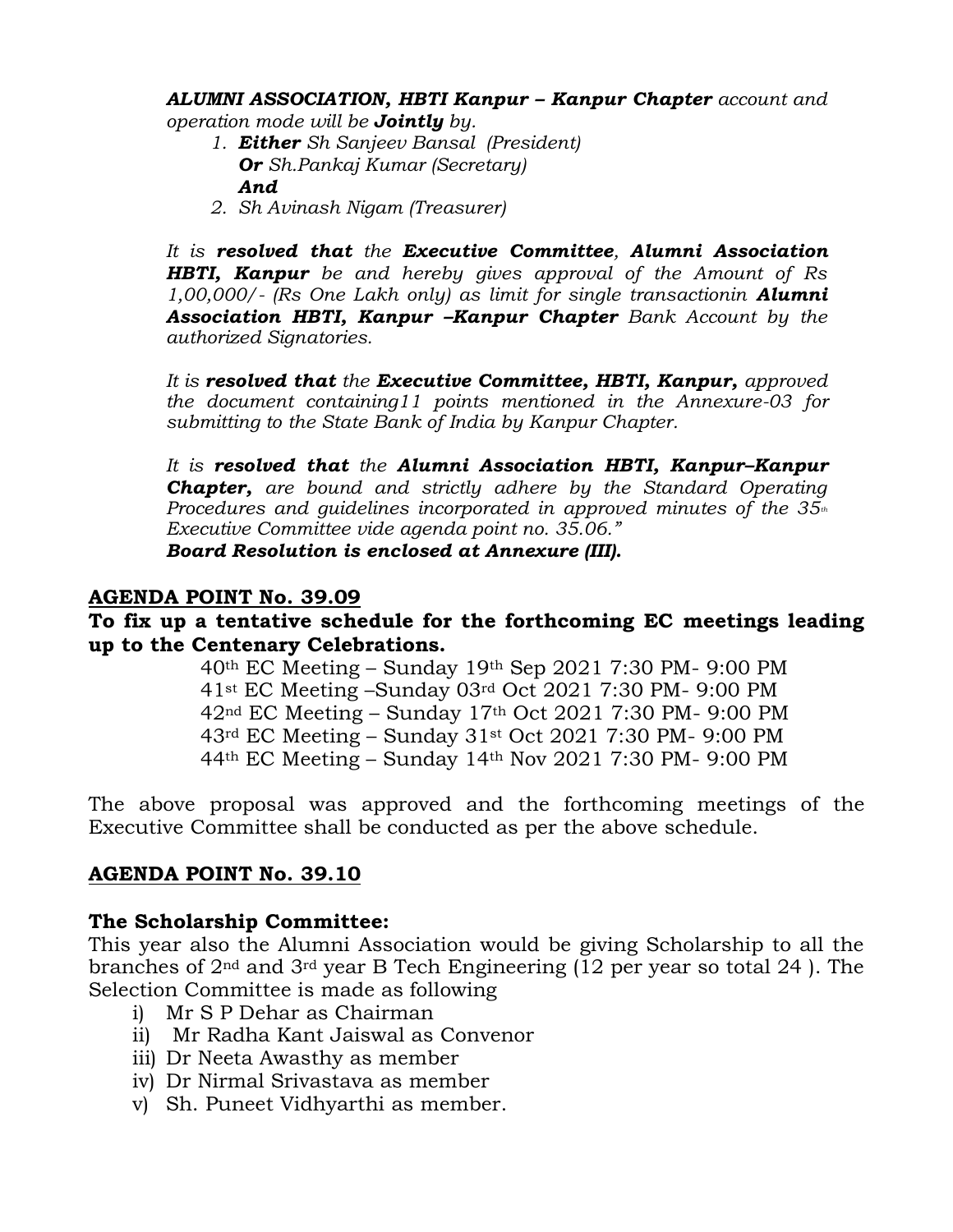vi) Chairman may coopt anyone whom he thinks would be able to cooperate in the process.

#### **AGENDA POINT No. 39.11 Tentative Schedule:**

Parallelly an Exhibition of Leather Industry at CSA grounds showcasing the immense potential of Leather Technology Department. Driven by Council of Leather exporters and Kanpur Chapter AA HBTI Kanpur. Event will increase the footfall and walk ins. Broadcast of name of HBTU across the city.

#### **(This will finally be decided based of covid protocol based at that time)**

#### **AGENDA POINT No. 39.12**

With the permission of chair, the formation of various committee was discussed and Committee authorized President and Secretary to form the various committees for smooth functioning of the Celebrations.

(i) HBTU Committee: Following two committees were formed by the HBTU for follow up of the work. The Alumni members are coordinating with their efforts:

| <b>Stamp and Coinage Committee</b> |    |      |               |               |                                         |  |  |  |
|------------------------------------|----|------|---------------|---------------|-----------------------------------------|--|--|--|
| S L                                |    |      | <b>NAME</b>   | <b>MOBILE</b> | <b>Comments</b>                         |  |  |  |
|                                    | Hr | Prof | Krishna Raj   | 9450607840    | Mr Rakesh Goel are<br>Mr P K Rajput and |  |  |  |
|                                    | Hr | Dr   | Sanieev Kumar | 7081300678    | coordinating efforts from Alumni Side   |  |  |  |

|     | <b>Souvenir Committee</b> |      |                      |               |                                           |  |  |
|-----|---------------------------|------|----------------------|---------------|-------------------------------------------|--|--|
| S L |                           |      | <b>NAME</b>          | <b>MOBILE</b> | <b>Comments</b>                           |  |  |
|     | Hr                        | Prof | Yaduvir Singh        | 7081300508    | The<br>students are working in<br>close   |  |  |
|     | Hr                        | Prof | Pramod Kumar Kamani  | 9839027026    | coordination with the Hon Secy Alumni     |  |  |
| 3   | Hr                        | Prof | Krishna Raj          | 9450607840    | Association and substantial work has been |  |  |
| 4   | Hr                        | Mr   | Anjaney Basedia      | 6393702287    | completed. Mr Prashant Arlekar, Shri I P  |  |  |
| 5   | Hr                        | Mr   | Pradyumn Kumar Anand | 8318849239    | Yaday and Mr Prasoon Verma are in touch   |  |  |
| 6   | Hr                        | Mr   | Ashish Mishra        | 5122532571    | with team from Alumni Side                |  |  |

(ii) A HBTI Kanpur Committee: Following committees were formed by the Executive Committee for follow up of the work. The Alumni members are requested to kindly adhere to the time limits and coordinate their efforts: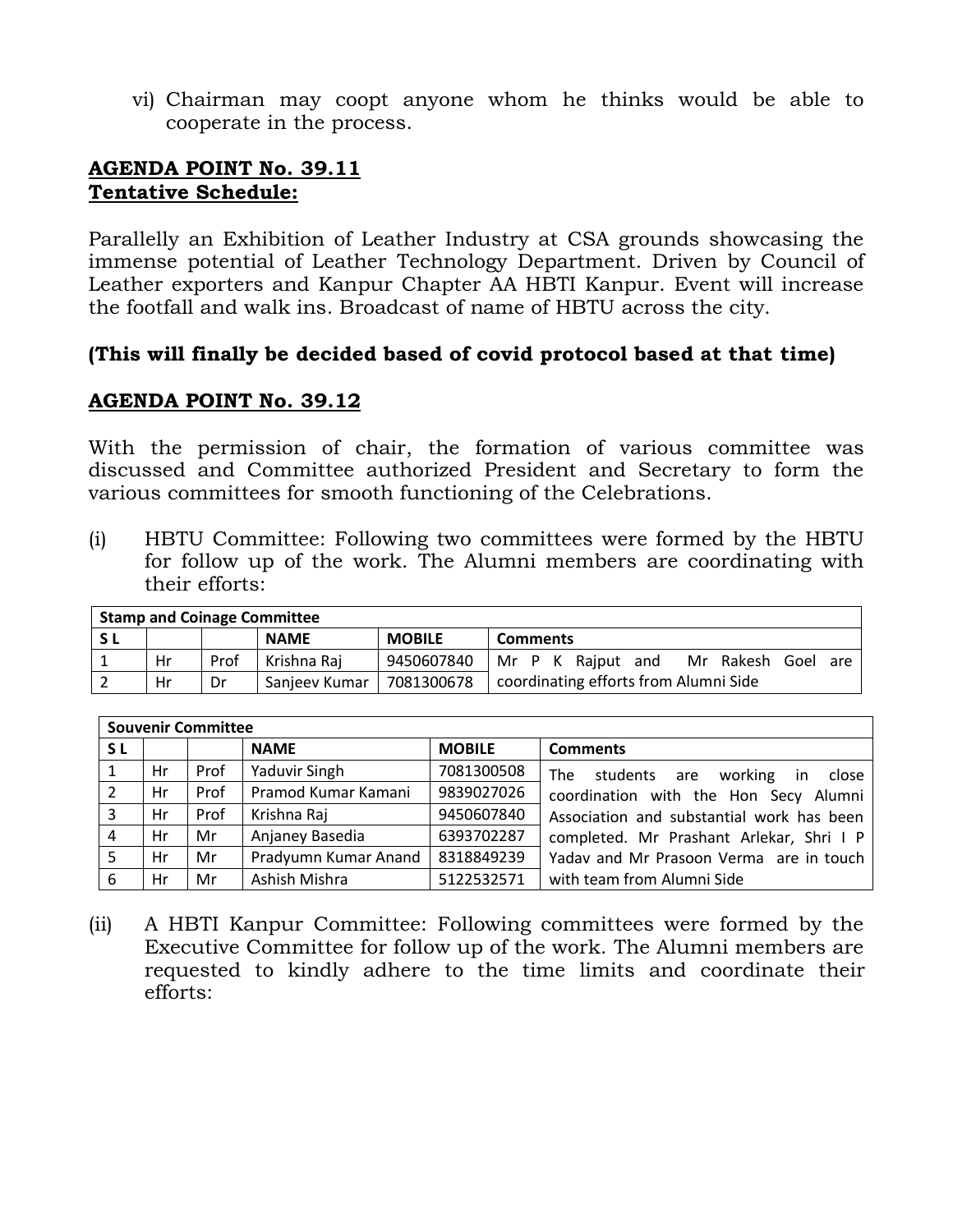|           | AWARD SCREENING COMMITTEE |      |                   |               |                                                   |  |  |
|-----------|---------------------------|------|-------------------|---------------|---------------------------------------------------|--|--|
| <b>SL</b> |                           |      | <b>NAME</b>       | <b>MOBILE</b> | <b>Comments</b>                                   |  |  |
|           | Hr                        | Mr   | Munish Kumar Jain | 9810704575    | Alumni office would provide all details to the    |  |  |
|           | Hr                        | Mr   | Ravi Murthy       | 9822070314    | committee in the excel format once the time limit |  |  |
|           | Hr                        | Prof | <b>AVN Swamy</b>  | 9581003571    | is over. Committee would screen names and         |  |  |
|           | Hr                        | Mr   | P.K. Rajput       | 9212501424    | send the full list with their recommendation.     |  |  |

# DISTINGUISHED AWARD COMMITTEE

| <b>SL</b> |    |    | <b>NAME</b>                | <b>MOBILE</b> | <b>Comments</b>                       |
|-----------|----|----|----------------------------|---------------|---------------------------------------|
|           | Hr | Mr | Balram Upadhyay - Chairman | 9453048884    | Screening Committee<br>Once           |
|           | Hr | Mr | Vivek Mishra - Convenor    | 9336270570    | submits th report by 10 Oct, The      |
|           | Hr | Mr | Rajeev Singhal             | 8600998070    | Award Committee would meet            |
| 4         | Hr | Ms | Swapnalekha Basak          | 9920992599    | quickly to finalize the list by 17/18 |
|           | Hr | Dr | P K Kamani                 | 9839027026    | Oct 2021 so that the Awardee can      |
| 6         | Нr | Dr | Raghuraj Singh             | 9415153745    | travel to Kanpur                      |

|                | <b>SCHOLARSHIP COMMITTEE</b> |    |                             |               |                                            |  |  |
|----------------|------------------------------|----|-----------------------------|---------------|--------------------------------------------|--|--|
| S L            |                              |    | <b>NAME</b>                 | <b>MOBILE</b> | <b>Comments</b>                            |  |  |
|                | Hr                           | Mr | S.P. Dehar CHAIRMAN         | 9958100291    | We have to complete the selection of       |  |  |
|                | Hr                           | Mr | Radha Kant Jaiswal CONVENER | 8588831464    | twelve students each from the II nd and    |  |  |
|                | Hr                           | Dr | Neeta Awasthy               | 9873062986    | III rd years respectively. Ensure that due |  |  |
| $\overline{4}$ | Hr                           | Mr | Puneet Vidyarthi            | 9891258369    | diligence is completed and the program     |  |  |
|                | Hr                           | Dr | Nirmal Srivastava           | 9888712889    | be conducted in most efficient manner.     |  |  |

|                | MOMENTO COMMITTEE |      |                       |               |                                                  |  |  |  |
|----------------|-------------------|------|-----------------------|---------------|--------------------------------------------------|--|--|--|
| <b>SL</b>      |                   |      | <b>NAME</b>           | <b>MOBILE</b> | <b>Comments</b>                                  |  |  |  |
|                | Hr                | Mr   | K.M. Agarwal Chairman | 9810058378    | Some have been identified by Shri K M Agrawal    |  |  |  |
|                | Hr                | Mr   | Jagmohan Saluja       | 9936914914    | We request the Committee members to present a    |  |  |  |
|                | Hr                | Cmdr | Manoj Kumar Singh     |               | plan for the complete logistics of selection,    |  |  |  |
| $\overline{4}$ | Hr                | Mr   | <b>Arvind Garg</b>    | 9336101462    | sourcing, purchase and distribution of Memento's |  |  |  |
|                | Hr                | Mr   | Rajnish Chandra Dixit | 9450014176    | & Souvenir Items                                 |  |  |  |

# SEMINAR COMMITTEE

|    |      | <b>NAME</b>        | <b>MOBILE</b> | <b>Comments</b>                            |
|----|------|--------------------|---------------|--------------------------------------------|
| Hr | Prof | Purnendu Ghosh     | 9829011232    | Convenor of Students Development Programs  |
| Hr | Dr   | Ashutosh Karnataka | 9818092192    | Convenor of Aatmanirbhar Bharat (Kanpur)   |
| Hr | Mr   | Sushil Kumar       | 9871004983    | Coordinator                                |
| Hr | Mr   | Vivek Mishra       | 9336270570    | Coordination with HBTU official fraternity |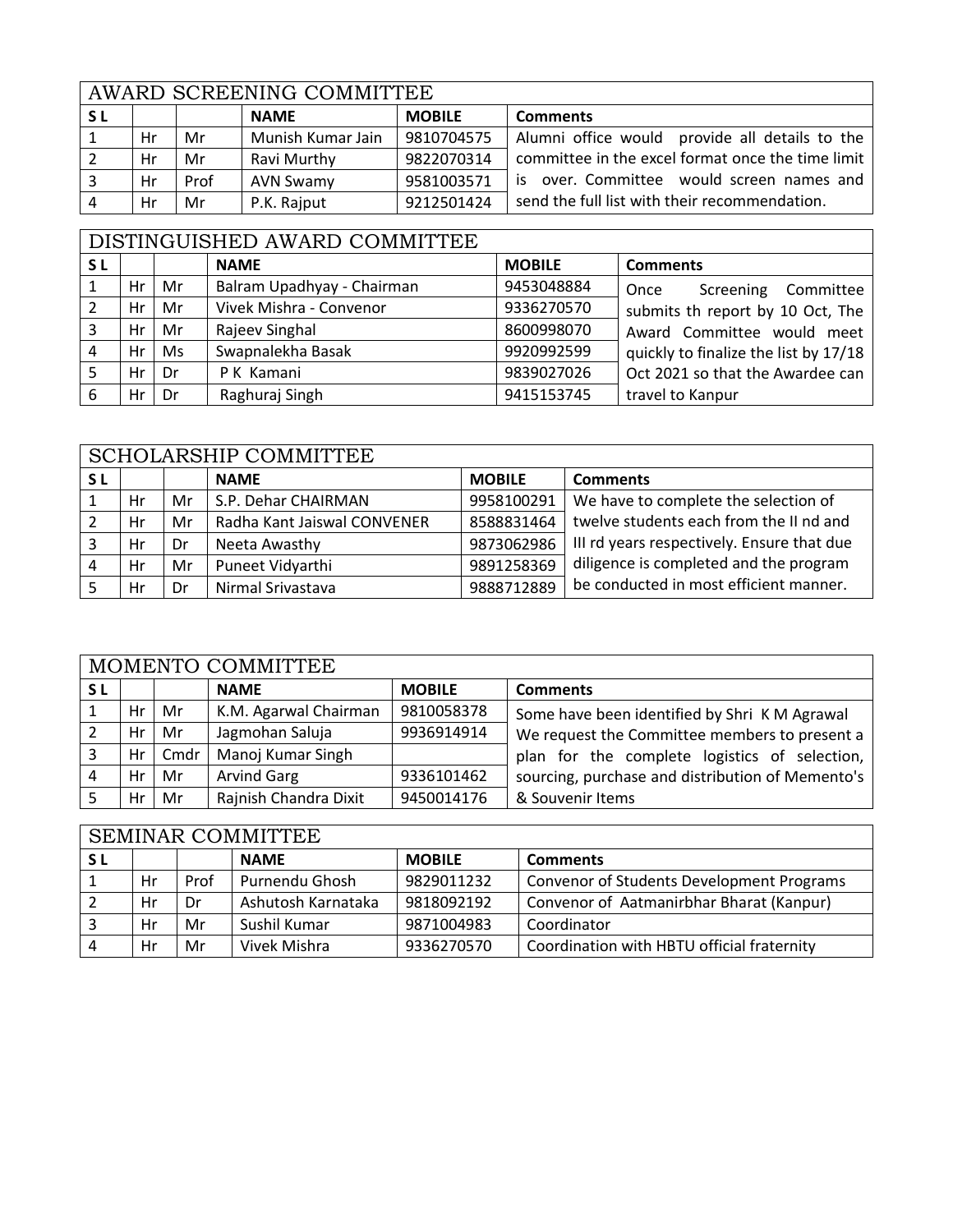|     | RESOURCES MOBILISATION COMMITTEE |    |                       |               |                                                  |  |  |  |
|-----|----------------------------------|----|-----------------------|---------------|--------------------------------------------------|--|--|--|
| S L |                                  |    | <b>NAME</b>           | <b>MOBILE</b> | <b>Comments</b>                                  |  |  |  |
|     | Hr                               | Mr | Rajnish Chandra Dixit | 9450014176    |                                                  |  |  |  |
|     | Hr                               | Mr | Dwijendra Mathur      | 9312664533    | Alumni Association<br>Members,<br>Chapter<br>All |  |  |  |
|     | Hr                               | Dr | Subhash Srivastava    | 9820082351    | Coordinators Overseas friends. Donors and        |  |  |  |
|     | Hr                               | Mr | Mayank Jain           | 9212247541    | Contributors, all Life Members to help in the    |  |  |  |
|     | Hr                               | Mr | Sanjeev Bansal        | 9839032516    | organization of event.                           |  |  |  |

# REGISTRATION COMMITTEE

| <b>SL</b> |    |    | <b>NAME</b>    | <b>MOBILE</b> | <b>Comments</b>                                  |  |  |
|-----------|----|----|----------------|---------------|--------------------------------------------------|--|--|
|           | Hr | Mr | Praveen Gupta  | 9890633500    | All EC (Incl. Coopted) Members to help maximise  |  |  |
|           | Hr | Mr | Swapnalekha    | 9920292599    | participation. Mr Praveen Gupta to provide all   |  |  |
|           | Hr | Mr | Mayank Jain    | 9212247541    | software and I.T. related support. Prasoon Verma |  |  |
|           | Hr | Mr | Rajeev Singhal | 8600998070    | to organize social media platforms and publicity |  |  |
|           | Hr | Mr | Prasoon Verma  | 9167440308    | of the event.                                    |  |  |

|     | RECEPTION COMMITTEE |    |                   |               |                 |  |  |
|-----|---------------------|----|-------------------|---------------|-----------------|--|--|
| S L |                     |    | <b>NAME</b>       | <b>MOBILE</b> | <b>Comments</b> |  |  |
|     | Hr                  | Mr | Harendra Agrawal  | 9810431909    |                 |  |  |
|     | Hr                  | Mr | Munish Kumar Jain | 9810704575    |                 |  |  |
|     | Hr                  | Dr | R P Singh         | 9415405642    |                 |  |  |
| -4  | Hr                  | Mr | K M Agrawal       | 9810058378    |                 |  |  |
|     | Hr                  | Dr | Onkar Singh       | 9415114011    |                 |  |  |

|                | STUDENT DEVELOPMENT CENTRE COMMITTEE |    |                   |               |                                                   |  |  |
|----------------|--------------------------------------|----|-------------------|---------------|---------------------------------------------------|--|--|
| SL.            |                                      |    | <b>NAME</b>       | <b>MOBILE</b> |                                                   |  |  |
| 1              | Hr                                   | Mr | Vivek Mishra      | 9336270570    |                                                   |  |  |
| $\overline{2}$ | Hr                                   | Dr | Vipin Shukla      | 9971015790    |                                                   |  |  |
| 3              | Hr                                   | Mr | Pankaj Srivastava | 9839148908    |                                                   |  |  |
| 4              | Hr                                   | Mr | Avinash Nigam     | 9648559922    |                                                   |  |  |
| 5              | Hr                                   | Mr | Rajeev Gupta      | 7860028344    |                                                   |  |  |
| 6              | Hr                                   | Mr | Sudhir Kant       | 9909097018    |                                                   |  |  |
| 7              | Hr                                   | Mr | Yogesh Kumar Goel | 16016720593   | Chapter President : Harcourtians in North America |  |  |
| 8              | Hr                                   | Mr | Ashwani Verma     | 17326683943   | Vice President : Harcourtians in North America    |  |  |
| 9              | Hr                                   | Mr | Akhil Kumar Khare | 17322089033   | Senior fraternity member in NA                    |  |  |
| 10             | Hr                                   | Mr | Avinash           | 15039952030   | Senior fraternity member in NA                    |  |  |
| 11             | Hr                                   | Ms | Yagya Verma       | 12017489753   | Young Harcourtian in NA.                          |  |  |

Meeting ended with vote of thanks to the chair

HON SECRETARY Dated: 14 Sep 2021

VIVEK MISHRA. BALRAM UPADHYAY

**Annexure - I**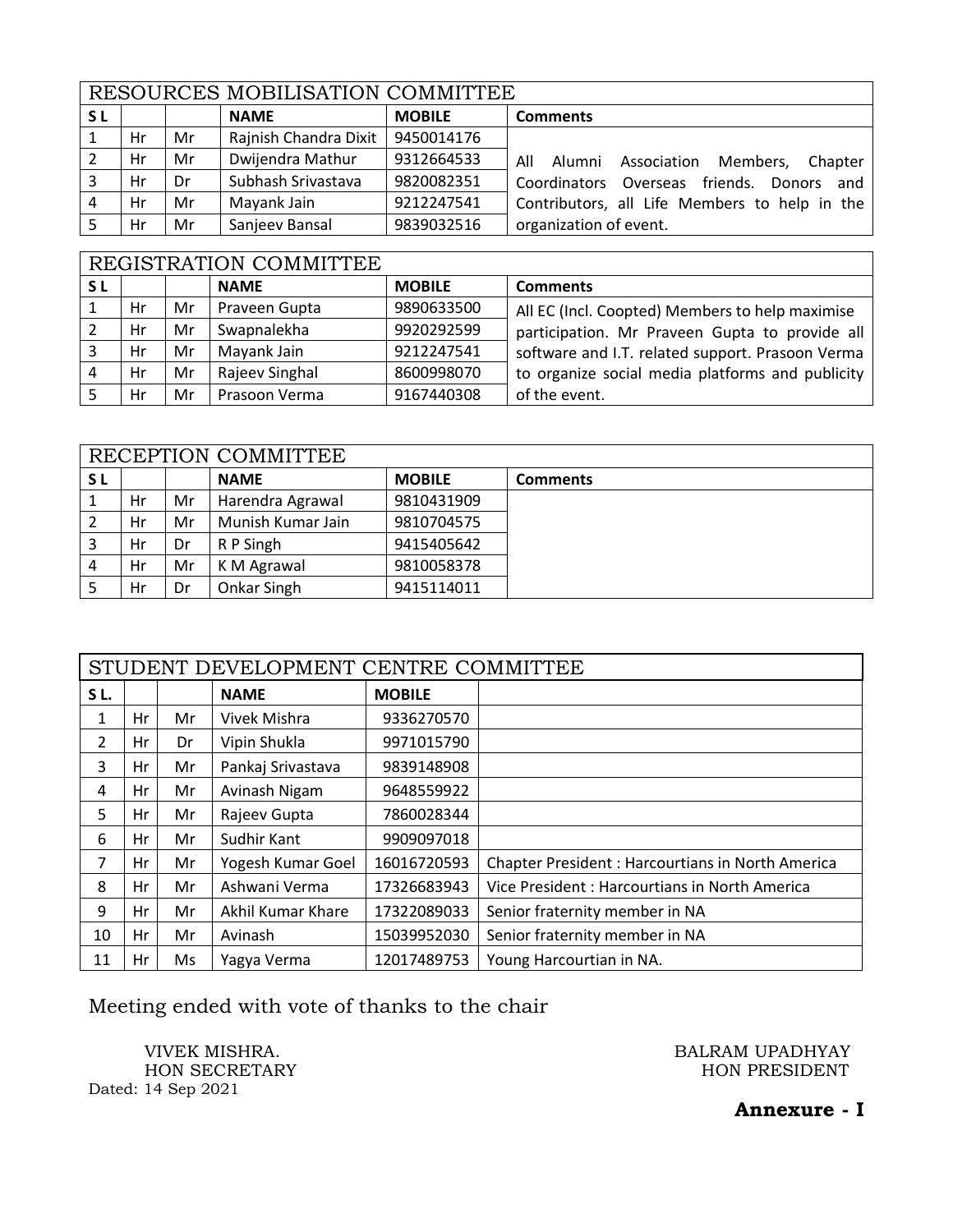

**38th EXECUTIVE COMMITTEE MEETING** ALUMNI ASSOCIATION, HBTI, KANPUR

**DATE : SUNDAY, 11JUL 2021 TIME** : 19:30 TO 21:00 HRS **Venue: Google Meet – Digital Meeting (Persons would be represented by email and locations)**

#### **MINUTES**

# **38th EXECUTIVE COMMITTEE MEETING ALUMNI ASSOCIATION, HBTI, KANPUR**

The 38<sup>th</sup>meeting of the Executive Committee, Alumni Association-H.B.T.I., Kanpur was organized as a virtual over "Google Meet" Digital Meeting platform on 11Jul 2021 during 7:30 pm to 9:30 pm. Following EC members and invitees were present

- 1. Sh. B K Upadhyay, President, AA HBTI Kanpur
- 2. Sh. Rajnish Chandra Dikshit, Vice President, AA HBTI Kanpur
- 3. Sh. Vivek Mishra, Secretary, AA HBTI Kanpur
- 4. Sh. Mayank Jain, Treasurer, AA HBTI Kanpur
- 5. Sh. Radha Kant Jaiswal, EC Member, AA HBTI Kanpur
- 6. Sh. Sushil Kumar, EC Member, AA HBTI Kanpur
- 7. Dr. P K Kamani, In-charge Alumni Affairs, HBTU, Special Invitee
- 8. Dr. R P Singh, Permanent Invitee
- 9. Sh. Munish Jain, Former President & Permanent Invitee
- 10. Sh. K.M. Agarwal, Former President & Permanent Invitee
- 11. Sh. Dwijendra Mathur, President Gurugram Chapter- Special Invitee
- 12. Sh. Chandra Shekhar Joshi, Invitee
- 13. Sh. Himanshu Vasishtha, Secretary, Hyderabad Chapter Special Invitee
- 14. Prof. Sunil Kumar Tiwari, Secretary, Delhi Chapter Special Invitee
- 15. Sh. Prasoon Verma, President, Bengaluru Chapter- Special Invitee

16. Shri Pramod Kumar Rajput, President New Delhi Chapter- Sp. Invitee

- 17. Sh. S P Dehar, Special Invitee
- 18. Sh. Vipin Shukla, New Delhi Chapter- Special Invitee
- 19. Sh. Manoj Sahu, Pune Chapter- Special Invitee
- 20. Sh. Rakesh Kumar Goel, New Delhi Chapter- Special Invitee
- 21. Dr Neelam Lohiya, Special Invitee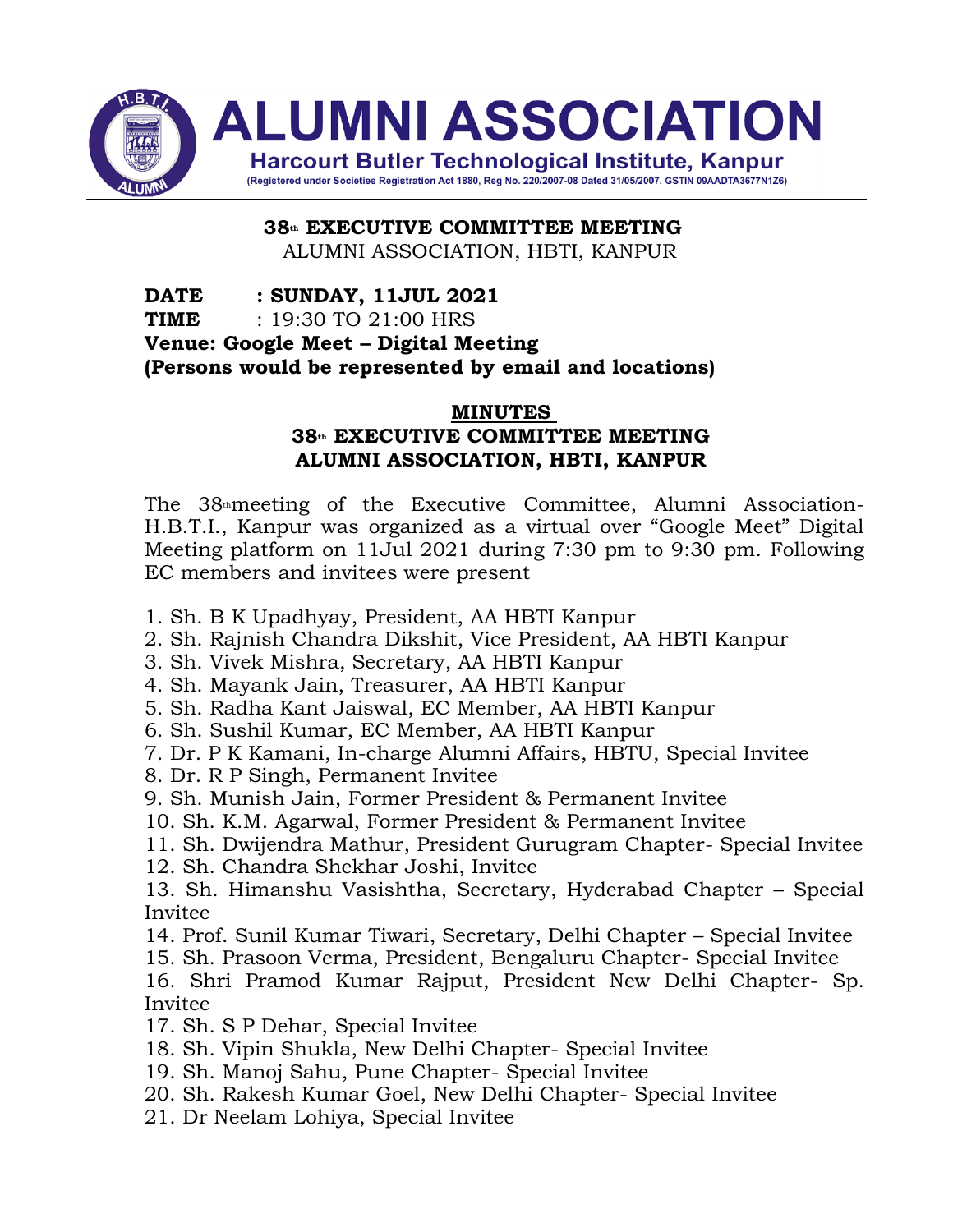22. Shri I.P. Yadav, Lucknow Chapter, Special Invitee

Following EC Members and Co-opted members could not attend:

1. Sh. Rajeev Singhal, EC Member, AA HBTI Kanpur

2. Sh. Pravin Gupta, Joint Secretary & EC Member (Leave Granted)

3. Ms. Swapnalekha Basak, EC Member, AA HBTI Kanpur

4. Sh. Rajendra Kumar Jalan, Vice Chairman "Centenary Celebrations Committee" and Permanent Invitee (Leave Granted)

5. Sh. Ravindra Murthy, President Pune Chapter- Special Invitee

6. Sh. Devesh Kumar Garg, President, Faridabad Chapter- Special Invitee

7. Dr. N K Srivastava, President, Chandigarh Chapter – Special Invitee

8. Prof. A V N Swamy, President, Hyderabad Chapter – Special Invitee

9. Sh. Ashish Kumar Saxena, Noida- Special Invitee

10. Sh. P K Jain, Secretary, Chandigarh Chapter – Special Invitee

11. Sh. Sanjeev Bansal, President, Kanpur Chapter – Special Invitee

12. Sh. Vivek Verma, Co-opted Member

13. Sh. Vineet Gupta, Co-opted Member

14. Dr. Ghayas Ahmad Usmani, Special Invitee

15. Dr. Shishir Kumar Sinha, Co-opted Member

16. Sh. Puneet Kumar Vidyarthi, Faridabad chapter, Special Invitee

17. Sh. Rajiv Sikka, Special Invitee

18. Sh. Sanjay Garg, Faridabad Chapter- Special Invitee

19. Sh. Sudhir Kant, Bengaluru Chapter- Special Invitee

20. Sh. Yogesh Kr. Goel, North America Chapter- Special Invitee

21. Dr. Neeta Awasthy, Co-opted Member

22. Sh. Neeraj Kumar, Co-opted Member

23. Sh. Indra Alok Saxena, Co-opted Member

24. Dr. Subhash Srivastava, Chapter coordinator, Mumbai & Invitee

25. Dr. Manvendra Singh Chauhan, Co-opted Member

26. Sh. Piyush Shukla, Co-opted Member

27. Sh. Inder Preet Singh, Invitee

28. Sh. Asheesh Agrawal, Former EC Member- Special Invitee

29. Sh. A P S Rathore, President, Lucknow Chapter - Special Invitee/ His representative

30. Sh. Anshul Mathur, President, Mumbai Chapter-Special Invitee/His representative

31. Sh. Anoop Shukla, Co-opted Member

32. Sh. Tarun Verma, Co-opted Member, Chapter coordinator, Jaipur & Invitee

33. Sh. Sanjay Kumar, Co-opted Member, Chapter coordinator, Ahmedabad & Invitee (Leave granted)

34. Sh. Arun Dadda, Co-opted Member

35. Sh. Atul Shrivastava, Co-opted Member

36. Sh. Syed Arif Hussain Rizvi, Co-opted Member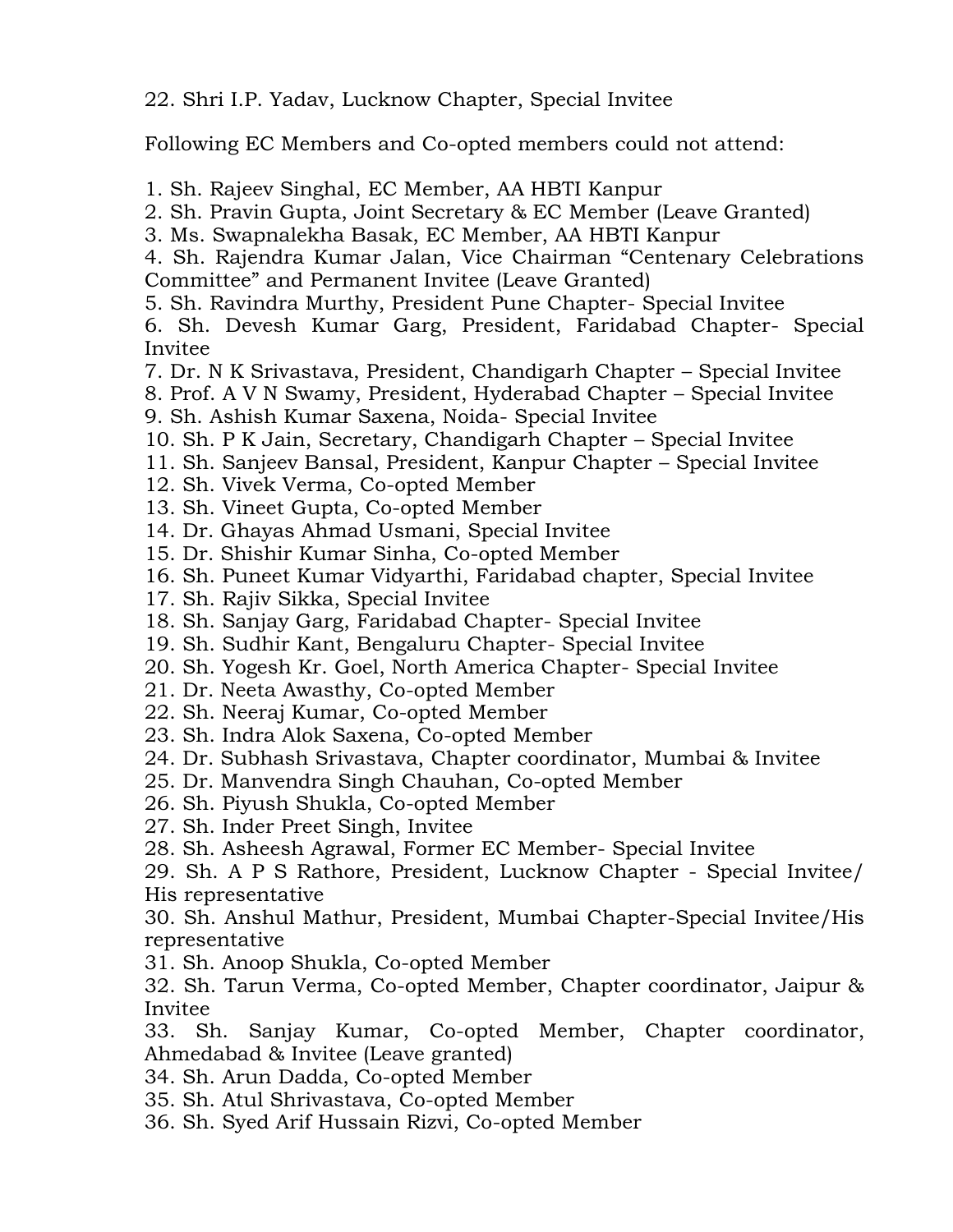- 37. Sh. Ved Prakash, Co-opted Member
- 38. Sh. Rajat Gupta, Co-opted Member
- 39. Sh. FarogAlam, Co-opted Member
- 40. Sh. Kanchan Kalra, Co-opted Member
- 41. Sh. Deepak Pant, Co-opted Member

The Executive Committee took note of all the members of Harcourtian family who departed in between 27Jan 2021 and 11 Jul 2021 and paid homage to all whose names are known and also to those whose names are not known to the Secretariat by mourning for two minutes before starting the proceedings.

#### **Agenda Point No. 38.01**

### **To consider and approve minutes of the 37th meeting of Executive Committee held on 27 Jan 2021.**

*Executive Committee took note of the minutes of 37thmeeting of Executive Committee held on 27Jan2021. The minutes had been circulated to all members, no comment having been received, the Executive Committee unanimously approved the minutes which are being enclosed at Annexure-I.*

# **AGENDA POINT No. 38.02**

#### **To consider the details of Action taken upon the decisions taken in 37thmeeting of Executive Committee held on 27 Jan 2021.**

The members of Executive Committee noted the details of action taken on the decisions taken in 37th Executive Committee Meeting held on 27Jan 2021. The details are as presented below;

| Agenda   | Agenda item                                                                                                                                                                                                                                          | <b>Action Taken</b>                                                                                                                                                                                                                                                                                                                                                                                                                                       |
|----------|------------------------------------------------------------------------------------------------------------------------------------------------------------------------------------------------------------------------------------------------------|-----------------------------------------------------------------------------------------------------------------------------------------------------------------------------------------------------------------------------------------------------------------------------------------------------------------------------------------------------------------------------------------------------------------------------------------------------------|
| Number   | Decision Taken                                                                                                                                                                                                                                       |                                                                                                                                                                                                                                                                                                                                                                                                                                                           |
| 37.01    | To consider and approve minutes of the<br>36 <sup>th</sup> meeting of Executive Committee held<br>on 08 Nov 2020                                                                                                                                     | Done/Approved                                                                                                                                                                                                                                                                                                                                                                                                                                             |
| 37.02    | To consider and note the minutes of the<br>14 <sup>th</sup> Annual General Body meeting held on<br>29 <sup>th</sup> November, 2020 over virtual Platform.                                                                                            | Done. Minutes circulated to<br>all<br>eligible<br>members.                                                                                                                                                                                                                                                                                                                                                                                                |
| Part (B) | Amendments in the Articles of Association<br>and Memorandum of Understanding of the<br>Alumni Association- HBTI Kanpur                                                                                                                               | The MOU was approved as per approval given<br>by the AGM on 29 Nov 2020 by i.e. i)<br>incorporation of authorizing EC to fix amount<br>for Life Membership at regular intervals<br>(inserted in para 4i of the article of<br>association) and ii) To fill the vacant members<br>post in EC arising due to resignation, death,<br>etc. (inserted in heading TERM in para 7 of<br>the Article of association). But it have to be<br>passed by next AGM only |
| 37.03    | To deliberate upon the possibilities of<br>extension in the forthcoming Centenary<br>Celebrations (Planned during the period<br>from Nov 2020 to Nov 2022) and formally<br>conclude a plan of Action for the<br>participation of Alumni Association. | Committee's have<br>constituted<br>been<br>for<br>different activities and have started working<br>towards individual predetermined<br>goals.<br>Details of Committees & ATR is<br>being<br>appended.                                                                                                                                                                                                                                                     |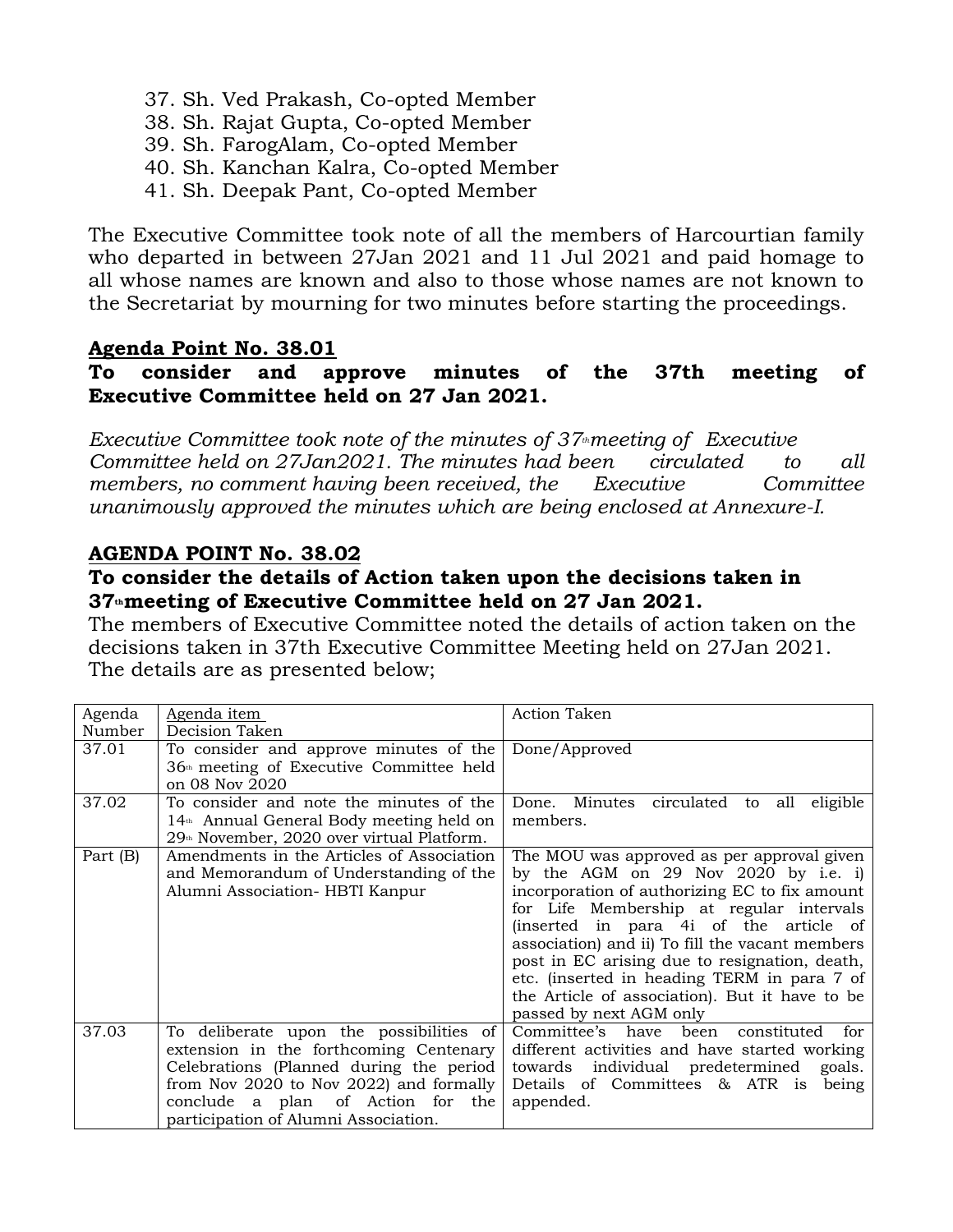| 37.04  | Any other matter with the permission of<br>chair :                                                                                                                                                                                                                                                                                                                              |                                                                                                                                                                                                                                                                                                                                                                                                                                                                         |
|--------|---------------------------------------------------------------------------------------------------------------------------------------------------------------------------------------------------------------------------------------------------------------------------------------------------------------------------------------------------------------------------------|-------------------------------------------------------------------------------------------------------------------------------------------------------------------------------------------------------------------------------------------------------------------------------------------------------------------------------------------------------------------------------------------------------------------------------------------------------------------------|
|        | Following points were considered for due<br>diligence by the Executive Committee.<br>President and Secretary have been<br>authorized to take them further.                                                                                                                                                                                                                      |                                                                                                                                                                                                                                                                                                                                                                                                                                                                         |
| (a)    | To explore the possibility of Registration of<br>AA-HBTI Kanpur under FCRA                                                                                                                                                                                                                                                                                                      | The possibility is being explored.                                                                                                                                                                                                                                                                                                                                                                                                                                      |
| (b)    | As there are two vacancies in the EC, they<br>need to be filled up temporarily and EC<br>authorized the President to find two<br>enthusiastic alumni who can contribute in<br>EC members.                                                                                                                                                                                       | Possibility to include is being explored.                                                                                                                                                                                                                                                                                                                                                                                                                               |
| (c)    | Integration of Students with the Alumni<br>Association. Strengthening the ASCPC and<br>broadening the scope of Student Welfare<br>Activities                                                                                                                                                                                                                                    | Done. Online portal for Industry and students<br>job linkage is in progress. Webinars conducted.                                                                                                                                                                                                                                                                                                                                                                        |
| (d)    | To help HBTU Administration for fixing up<br>the<br>Concept, Design,<br>Execution<br>procedures help in garnering resources for<br>Centenary Gate/ Pillar/<br>Time<br>the<br>Capsule/ Hall of fame and Student<br>Development (Activity) Centre focused on<br>Human Values, Professional Skills, Soft<br>Skills, Socially useful initiatives useful for<br>all individuals etc. | The matter has been discussed with the Hon.<br>Vice Chancellor, D.S.W. and the I/C of<br>Internship, Training.<br>A meeting of the Centenary Celebrations<br>Committee was held in the Committee room<br>HBTU Kanpur on 29th Jun 2021 for<br>deliberations on the road map of centenary<br>Celebrations and the Minutes of Centenary<br>Celebrations Committee have been circulated.<br>However, for immediate reference of the EC<br>members, they are being appended. |
| Annex. | Committee's constituted for<br><b>Various</b>                                                                                                                                                                                                                                                                                                                                   | <b>Action Taken Report</b>                                                                                                                                                                                                                                                                                                                                                                                                                                              |
|        | <b>Centenary Celebrations.</b>                                                                                                                                                                                                                                                                                                                                                  |                                                                                                                                                                                                                                                                                                                                                                                                                                                                         |

# **AGENDA POINT No. 38.03**

#### **Appointment of New Chartered Accountant**

The members of EC accepted the resolve in principle and authorized the President and Secretary to hand over the charge and get the Accounting/ Tax Consultancy and advisory affairs completed from M/s VSH & Associates represented by Shri Santosh Gupta at Kanpur. However the decision of EC on appointment of new Chartered Accountants taken up in AGM where it would be ratified by the General Body in the forthcoming Annual General Body Meeting. Till then a provisional appointment letter would be issued by the Hon. President/Hon. Secretary, AA-HBTI Kanpur.

# **AGENDA POINT No. 38.04**

#### **Progress on HBTU-AA committees:**

It was decided that HBTU administration shall be requested to include (by cooption) the office bearers of Alumni association and other notable alumni who are willing to contribute in the Centenary celebrations. Secretary would send the letter to this respect at the earliest.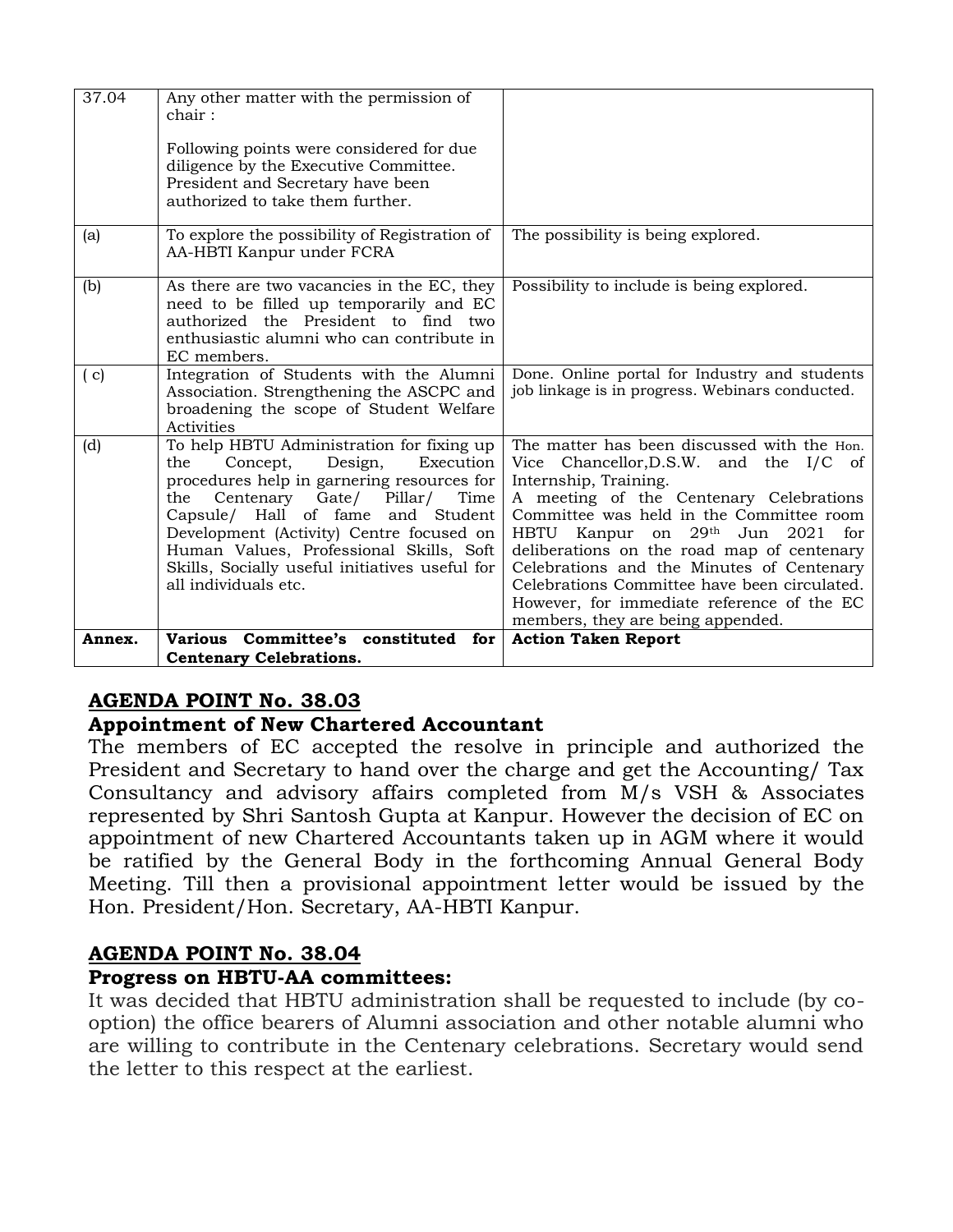Discussed with the Hon. Vice Chancellor. Conveners for different sub committees (tasks) are being appointed by the University Administration. Members of the AA-HBTI shall be co-opted by each of these sub committees depending on the vision, skill set, willingness and the availability of resources with each respectable alumni. The structure of Committee's constituted by the University shall be circulated along with the Agenda of 39th EC meeting, well in advance.

# **AGENDA POINT No. 38.05**

**To deliberate upon the progress of AA committees:** The executive committee There is need for proper committee at Alumni Association level so as to coordinate the Centenary celebration at alumni level as well as HBTU Level. After collecting inputs from various quarters and senior alumni the following structure is being proposed for **Centenary Celebrations Organization Committee**

- h) **EXECUTIVE COMMITTEE**: The Executive Committee, Alumni Association would be the apex committee which would be finalizing and executing the various program after collecting suggestion from all quarters so that there is inclusiveness of alumni in all fields.**EC has started working towards execution of various programs finalized in a focused manner.**
- **i) Advisory, Planning & Mentoring Committee (APM):** The progress of work done in preparations leading up to the Centenary Celebrations was shared by the Advisory, planning and mentoring committee members. Due to the 2nd wave of Corona playing havoc and restricted movements the activities have been restricted to online discussions. **The members of APM committee are upbeat, hence requested again for detailed roadmap by 31 July positively.**
- j) **Centenary Invitation Committee** : **The Centenary Invitation Committee has held one single meeting over virtual platform**. As per the decision, the Vice Chairman of Centenary Celebrations Committee has met the Hon. Chancellor, Governor, Hon. Smt. Anandi Ben Patel Ji to explore the possibility of Government Initiative. The Hon. Vice Chancellor has called on the President of India Hon. Shri Ram Nath Kovind Ji at Kanpur on the 26th Jun 2021. The Hon'ble President assured of his visit to HBTU for a grand inaugural ceremony of Centenary Celebrations in Nov 2021. The dignitaries have assured our officials of state participation for magnanimity of the celebrations. The HBTU Administration is planning to invite more celebrities on the occasion of Centennial year during the year and HBTU Vice Chancellor called on the union HRD minister for a courtesy visit. President Alumni Association would be part of Invitation and Reception Committees.
- *k)* **Award SOP Committee**: The Report of Award SOP Committee was discussed and various points mentioned there-in were accepted in principle by members of the Executive Committee. The Award SOP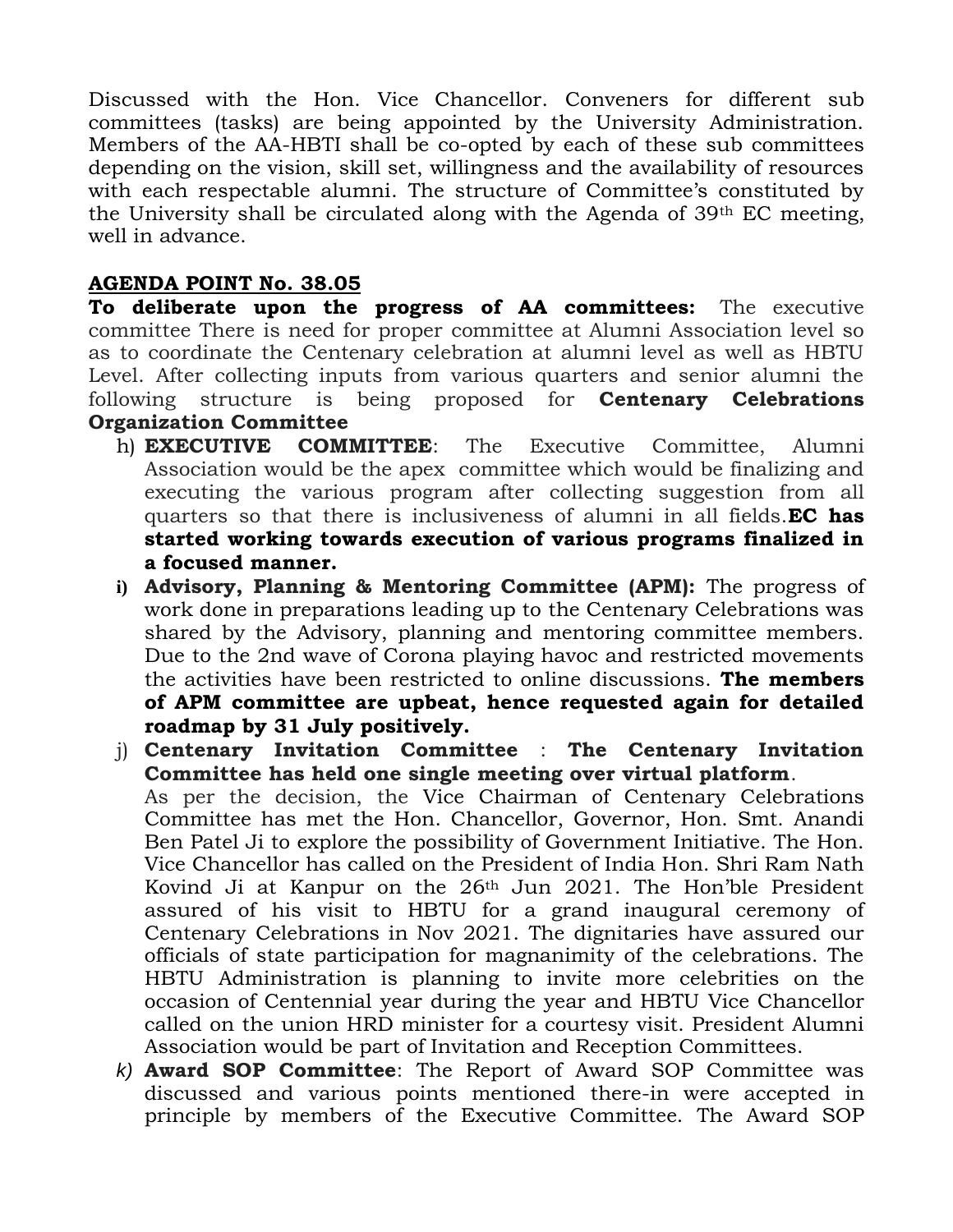Committee has been requested to elaborate the sub category "Excellence in Extramural Activity".(*Extramural Definition- Existing or functioning outside or beyond the walls, boundaries, or precincts of an organized unit (such as a school or hospital). Meaning- Extension activities, dissemination of knowledge beyond the boundaries, opening up of the system to society for integration of all stake holders of society etc…There should be no conflict of interest between the dignitary nominated for award and the University.)*

**The EC approved the recommendations of Award SOP Committee is enclosed at Annexure (II) and adopted the SOP. The SOP would be circulated for information to all and would be followed.** 

#### l) **Stamp & Coinage Committee**:

The Stamp and Coinage Committee has held several meetings and completed the due diligence for application to be submitted. Secretary AA worked closely with the HBTU Administration to complete the codal formalities of application.

The applications have been submitted by the HBTU administration on 29th Jun 2021. Some fallacies were pointed out in application submitted by the University which is being corrected. The convener of Committee at HBTU, Kanpur is in touch with the Stamp and Coinage Committee.

m)**Souvenir Committee**: AA will lead to prepare a digital version of Coffee Table Souvenir, covering 100 years of glorious past of HBTU.

The Souvenir Committee presented an update of work done. It is good to note that the primary blueprint of the structure of proposed Coffee table book has already been prepared.

**Sh Prasoon Verma** requested EC to accord administrative and financial sanctions commensurate with the gravity of financial constraints in such activities. Secretary opined that the activity may please be divided in two distinct parts- Contents & Logistics.

**The Souvenir Committee has therefore been requested to keep on collecting the contents at rapid pace while the budget allocations and logistics shall be finalized in due course. The booklet to hand over at registration time can be thought of. Further, Shri Indra Pal Yadav from the 1981 batch has been included in the Committee, specifically for sports, photography sections.**

n) **Memorial Committee**: Alumni felt to develop and contribute a Centenary memorial the memories of which may last for another 25-30 years. The Memorial Committee presented an update of work done. Dean, Planning & Resource generation, HBTU Knp; Prof P.K. Kamani informed that the due diligence for Centennial Gate/ Pillar has been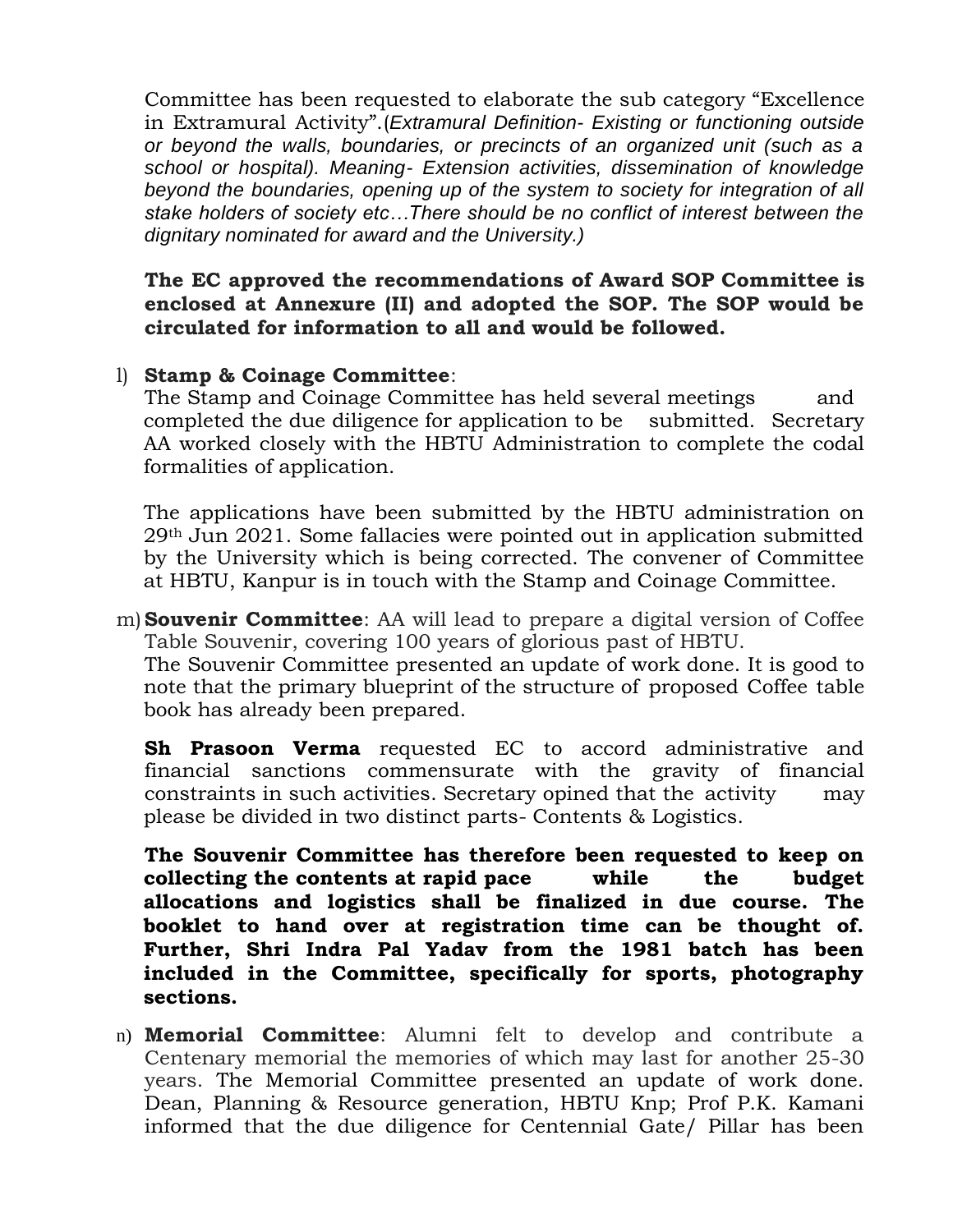started by the University and AA may therefore focus on coordinating with the university officials designated for this. The memorial committee was therefore requested accordingly. **To concentrate and expedite the development of Alumni initiatives for enrichment of student skills, extra-curricular and extramural activities of extension by the University.**

#### **AGENDA POINT No. 38.06**

#### **To send a formal request to HBTU administration to release the Alumni LM fund, which is held by HBTU.**

The issue of Life Membership Fund was discussed by the members of EC.It has been unanimously decided that LM fund collected from the students shall be conserved as a CORPUS as per the decision of the Alumni Association-HBTI Kanpur in the past. The Interest, so received on Corpus, and other credits can be utilized as per the bye laws of the Association. EC decided as follows:

- Immediate identification of the accounts and FD should be done in HBTU Administration. The services of Vice Chairman- Organizing Committee Centenary Celebrations, Shri R.K. Jalan and former director and permanent invitee Dr R P Singh would be utilized to track down these details and any clarification with HBTU Authorities.
- These LM amount need to be transferred to Alumni Account immediately to form Corpus.
- Interest accrued and credited from the date of deposit till date can be used subsequent to approval by the Executive Committee.

# **AGENDA POINT No. 38.07**

# **To make all out efforts to ensure that Alumni Association- HBTI Kanpur will coordinate with regions and get zonal level events.**

The members of EC categorically opined that organization of zonal events may please be done by the zonal committee's constituted for this purpose. The zones may please make their plans and execute them. Executive Committee shall help the zones in organization of such events as per the vision and roadmap of different zones.

#### **The different chapters/ zones have started their brain storming process and program schedule preparation is being carried out by the respective groups. The chapter should submit their plan by 15 August 2021. Chapter Coordinator Mr Rajeev Singhal would follow up.**

#### **AGENDA POINT No. 38.08**

#### **Centenary Alumni Award**

It was decided to give awards to up to 100 distinguished alumni during Centenary Celebration Week. All event would be will be managed by the Alumni Association.

**The chapters, batchmates, classmates, organizations are requested to be on the lookout for notable alumni who can be felicitated during**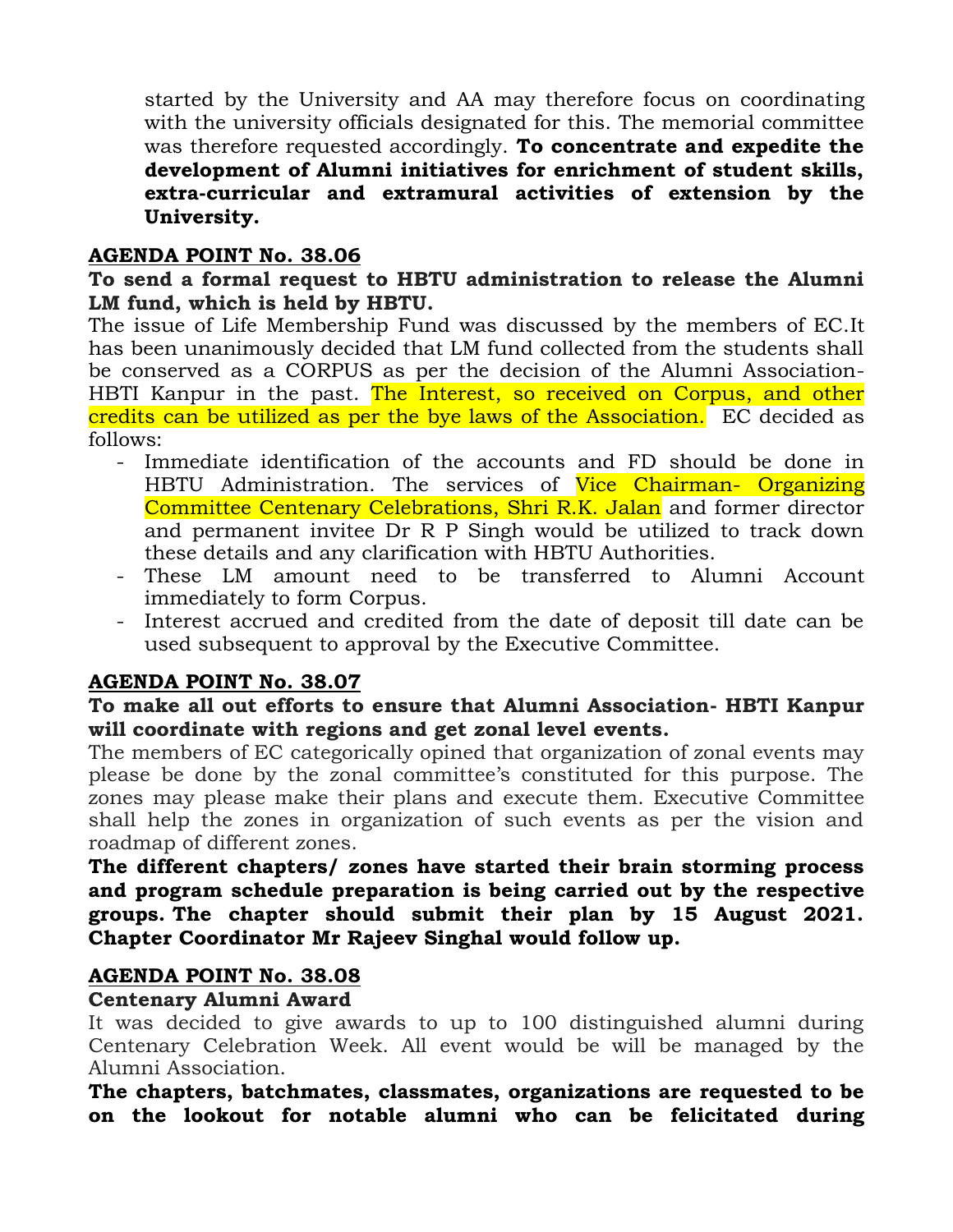**Centenary celebrations. A email would be sent to all by Joint Secretary with approval of President to all alumni members latest by 31 July 2021.** 

#### **AGENDA POINT No. 38.09**

**During Centenary Week, Alumni Association will take lead in following events :**

| <b>Date</b> | Program                           | <b>Venue</b> | In charge |
|-------------|-----------------------------------|--------------|-----------|
|             | Student Scholarships Distribution |              |           |
|             | (half day event)                  |              |           |
|             | Student driven Cultural Program   |              |           |
|             | (one evening event)               |              |           |
|             | Distinguished Old Student Awards  |              |           |
|             | (one full day event)              |              |           |
|             | Multiple Student-Alumni Seminars  |              |           |
|             | (one full day event)              |              |           |

The Program Schedule is being worked out and roadmap of events was discussed. Few senior members expressed their desire to extend the program till Sunday (Thursday 25th Nov to Sunday 28th Nov 2021). Finally it has been concluded that the specifics of events proposed on each of these days may be worked out and if we have sufficient bandwidth, the program may be extended adequately.

**Alumni Association will provide knowhow, expertise to build Student Activity centre :** For all the activities which have been identified for execution by the EC, Alumni Association the role of AA, shall be however as per the provisions of-

a. The Societies Registration Act.

b. Strictly adhering to the guidelines as per section 12AA and 80

c. Due diligence on the feasibility of work and modus operandi of execution.

d. Project appraisal and necessary techno commercial clearance of HBTU Administration/Government of Uttar Pradesh.

e. Availability of resources and team for execution.

**Finer details are being worked out in consultation with the Dean(s) Student Welfare, Dean (PRG), ASCPC & few academicians. The Secretary has been requested to proceed further and evaluate the various possibilities of extension.**

# **Agenda Point No. 36.10**

# **To review progress by chapters on various alumni activities**

*Chapter President / representative / in-charge present in the Google Meet submitted the progress on various alumni activities in their respective chapter. The remaining chapter's have been requested to send in the information*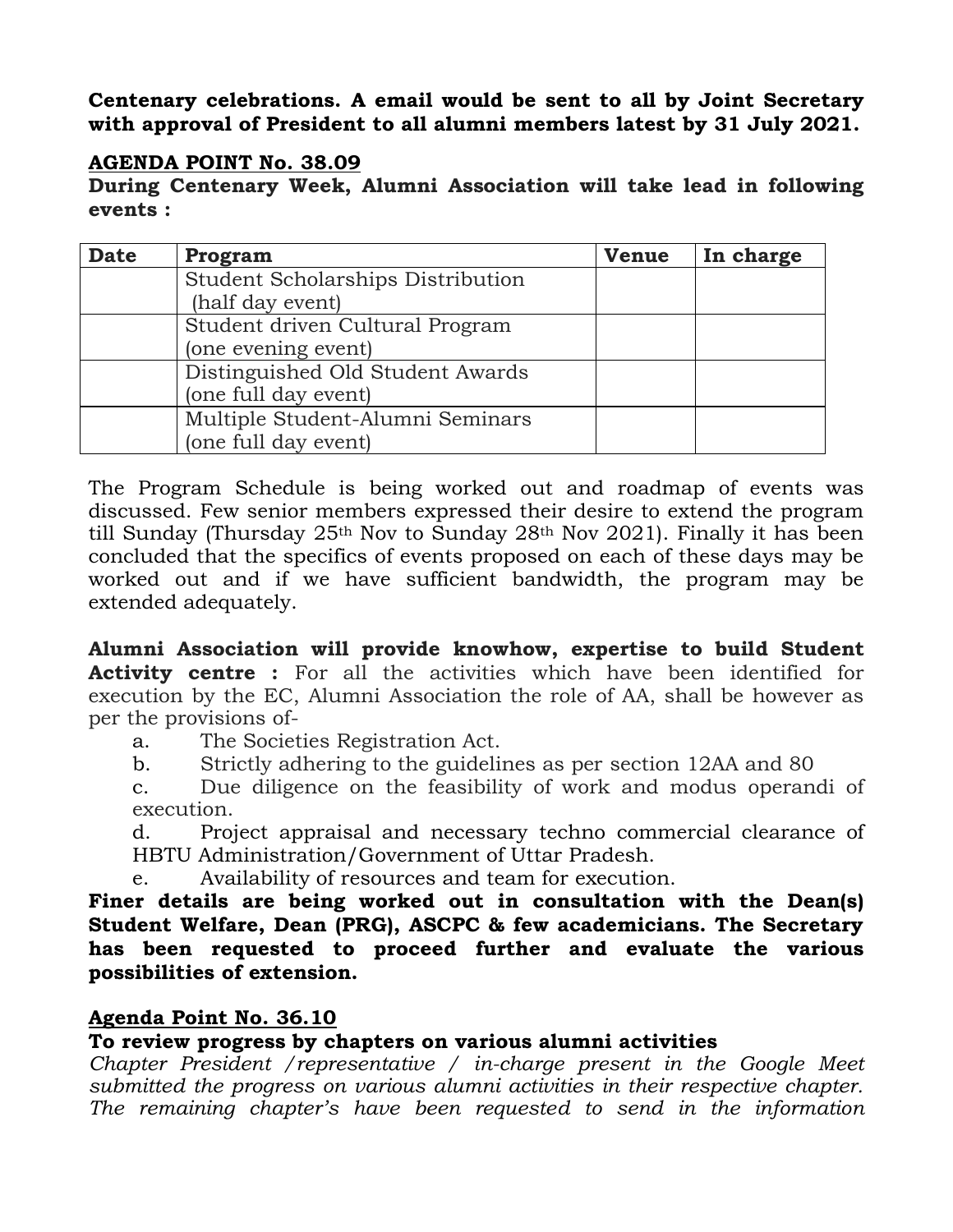*pertaining to their chapter in the following format. The chart shall be completed and circulated separately.*

| Chapter                 |                                |            |       | Targets and its Achievement during Q1 of 2021 |  |                         |  |                                                                                      |  |
|-------------------------|--------------------------------|------------|-------|-----------------------------------------------|--|-------------------------|--|--------------------------------------------------------------------------------------|--|
|                         | ASCPC<br>Webinar each<br>month | $\omega$ 1 | month | Life Member $@$ Newsletter $@$ 1<br>month     |  | Advertise<br>each month |  | Meeting Q1 2021<br>$5$ LM each Article each Material $@1 @1$ meeting each<br>Quarter |  |
| Bengaluru               |                                |            | 5     |                                               |  |                         |  |                                                                                      |  |
| Faridabad               |                                |            | 5     |                                               |  |                         |  |                                                                                      |  |
| Gurugram                |                                |            | 5     |                                               |  |                         |  |                                                                                      |  |
| Lucknow                 |                                |            | 5     |                                               |  |                         |  |                                                                                      |  |
| Mumbai                  |                                |            | 5     |                                               |  |                         |  |                                                                                      |  |
| Pune                    |                                |            | 5     |                                               |  |                         |  |                                                                                      |  |
| $\overline{Chandigarh}$ |                                |            | 5     |                                               |  |                         |  |                                                                                      |  |
| Hyderabad               |                                |            | 5     |                                               |  |                         |  |                                                                                      |  |
| Kanpur                  |                                |            | 5     |                                               |  |                         |  |                                                                                      |  |
| Delhi                   |                                |            | 5     |                                               |  |                         |  |                                                                                      |  |
| Sikkim                  |                                |            | 5     |                                               |  |                         |  |                                                                                      |  |

#### *Format for Chapter Activities*

*There has been very little activity due to the Covid 19 Pandemic (IInd Wave). The President New Delhi, Gurugram & Bengaluru Chapters updated the members of EC on the activities carried out during the past few months.* 

The HBTU Students, AA HBTI Kanpur and the Harcourtians in North America prepared an App "CovidAid" which was instrumental in providing real time back end support for identification of resources- Hospital Beds, Oxygen, Diagnostics, Plasma, Medicines, Ambulance and Food through a helpdesk support of 6o students working round the clock from their homes. The CovidAid App provided help to over 1000 families in Kanpur, Lucknow, Prayagraj, Varanasi, Gorakhpur, Jhansi and the NCR.

The Harcourtians in North America have also committed themselves for establishment of a Primary Health Centre at HBTU Kanpur for all the stakeholders including the Students, Faculty, Staff and Alumni; with the help and extension of all stake holders.

# **AGENDA POINT No. 38.11**

#### *Approval of Bank Account for New Delhi Chapter*

*The Executive Committee, (referred as "Board" in Bank Parlance) Alumni Association HBTI, Kanpur approved as following.*

*"It is resolved that the Executive Committee, Alumni Association HBTI, Kanpur be and hereby given approval for opening a saving account with UNION BANK OF INDIA, Branch CONNAUGHT PLACE, NEW DELHI in the name of ALUMNI ASSOCIATION, HARCOURT BUTLER TECHNOLOGICAL INSTITUTE,NEW DELHI Chapter in the city of New Delhi and authorized the New Delhi Chapter to operate the*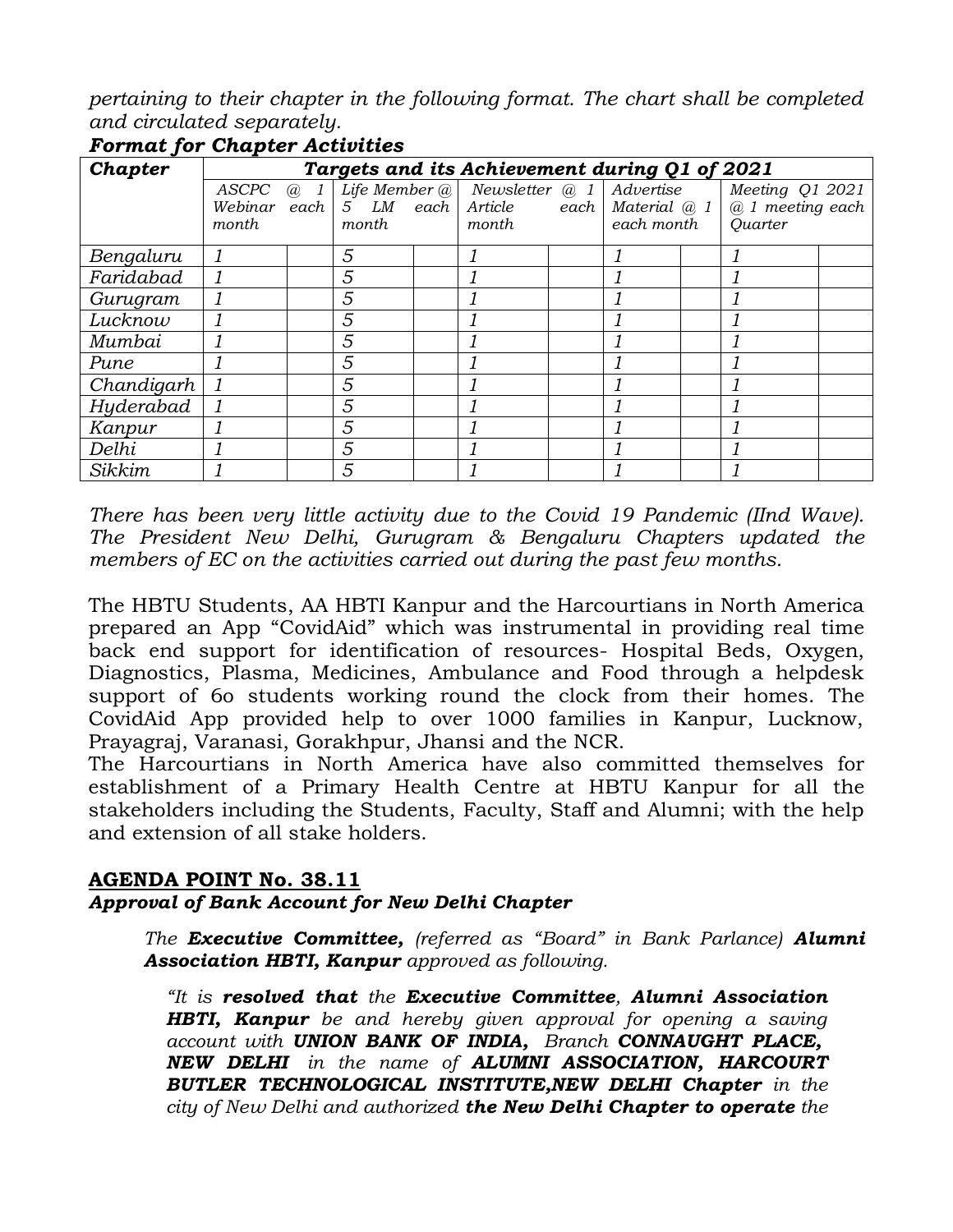*said account and also to file the necessary documents for account opening the said accounts as may be required by the bank.*

*It is resolved that the Executive Committee, Alumni Association HBTI, Kanpur be and hereby gives approval for the account operation of ALUMNI ASSOCIATION, HARCOURT BUTLER TECHNOLOGICAL INSTITUTE – New Delhi Chapter account and operation mode will be Jointly by :*

- 1. *Either Sh Pramod Kumar Rajput (President) Or Sh. Rakesh Kumar Goel (Secretary) And*
- 2. *Sh Ritesh Gupta (Treasurer)*

*It is resolved that the Executive Committee, Alumni Association Harcourt Butler Technological Institute, Kanpur be and hereby gives approval of the Amount of Rs 1,00,000/- (Rs One Lakh only) as limit for single transaction in Alumni Association Harcourt Butler Technological Institute, Kanpur –New Delhi Chapter Bank Account by the authorized Signatories.*

*It is resolved that the Executive Committee, Alumni Association Harcourt Butler Technological Institute, Kanpur, approved the document containing11 points mentioned in the Annexure-02 for submitting to the Union Bank of India by New Delhi Chapter.* 

*It is resolved that the Alumni Association Harcourt Butler Technological Institute, Kanpur – New Delhi Chapter, are bound and strictly adhere by the Standard Operating Procedures and guidelines incorporated in approved minutes of the 35th Executive Committee vide agenda point no. 35.06."*

#### *Board Resolution is enclosed at Annexure (III).* **AGENDA POINT No. 38.12** *Approval of Bank Account for Bengaluru Chapter*

*The Executive Committee, (referred as "Board" in Bank Parlance) Alumni Association HBTI, Kanpur approved as following.*

*"It is resolved that the Executive Committee, Alumni Association HBTI, Kanpur be and hereby given approval for opening a saving account with ICICI Bank, Branch CMH Road, Indira Nagar, Bengaluru, Karnataka – 560038 in the name of ALUMNI ASSOCIATION, HARCOURT BUTLER TECHNOLOGICAL INSTITUTE, Bengaluru Chapter in the city of Bengaluru and authorized the Bengaluru Chapter to operate the said account and also to file the necessary documents for account opening the said accounts as may be required by the bank.*

*It is resolved that the Executive Committee, Alumni Association HBTI, Kanpur be and hereby gives approval for the account operation of ALUMNI ASSOCIATION, HARCOURT BUTLER TECHNOLOGICAL*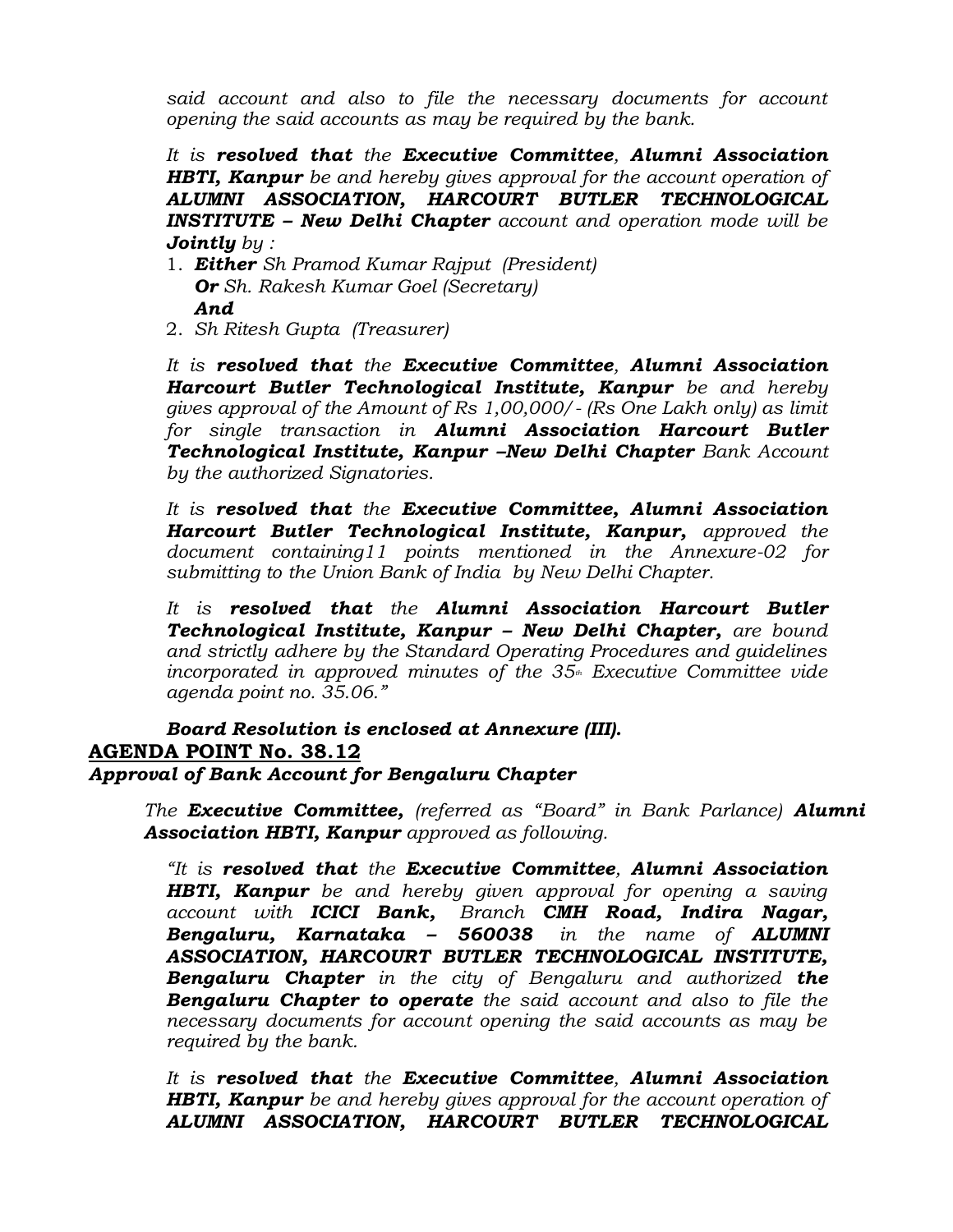*INSTITUTE – Bengaluru Chapter account and operation mode will be Jointly by.*

- *3. EitherSh Prasoon Verma (President) Or Sh. Rajat Kanodia (Secretary) And*
- *4. Sh Anshul Dixit (Treasurer)*

*It is resolved that the Executive Committee, Alumni Association Harcourt Butler Technological Institute, Kanpur be and hereby gives approval of the Amount of Rs 1,00,000/- (Rs One Lakh only) as limit for single transactionin Alumni Association Harcourt Butler Technological Institute, Kanpur –Bengaluru Chapter Bank Account by the authorized Signatories.*

*It is resolved that the Executive Committee, Alumni Association Harcourt Butler Technological Institute, Kanpur, approved the document containing11 points mentioned in the Annexure-03 for submitting to the ICICI Bank by Bengaluru Chapter.* 

*It is resolved that the Alumni Association Harcourt Butler Technological Institute, Kanpur – Bengaluru Chapter, are bound and strictly adhere by the Standard Operating Procedures and guidelines incorporated in approved minutes of the 35th Executive Committee vide agenda point no. 35.06."*

*Board Resolution is enclosed at Annexure (IV).*

# **AGENDA POINT No. 38.13**

**To deliberate upon the progress on HBTU-AA committees: Centenary Following points were considered for due diligence by the Executive Committee. President and Secretary have been authorized to take them further.**

1. To explore the possibility of Registration of AA-HBTI Kanpur under the FCRA.

The New Tax Consultants have started the due diligence process for Registration under societies act for eligibility to receive corporate CSR grants and shall start working on FCRA registration shortly.

- 2. Integration of Students with the Alumni Association. Strengthening the ASCPC and broadening the scope of Student Welfare Activities. S/ Shri Pravin Gupta and Radha Kant Jaiswal were requested to expedite the work on various initiatives approved by the EC in the past.
- 3. To help HBTU Administration for fixing up the Concept, Design, Execution procedures help in garnering resources for the Centenary Gate/ Pillar/ Time Capsule/ Hall of fame and Student Development (Activity) Centre focused on Human Values, Professional Skills, Soft Skills, Socially useful initiatives useful for all individuals etc.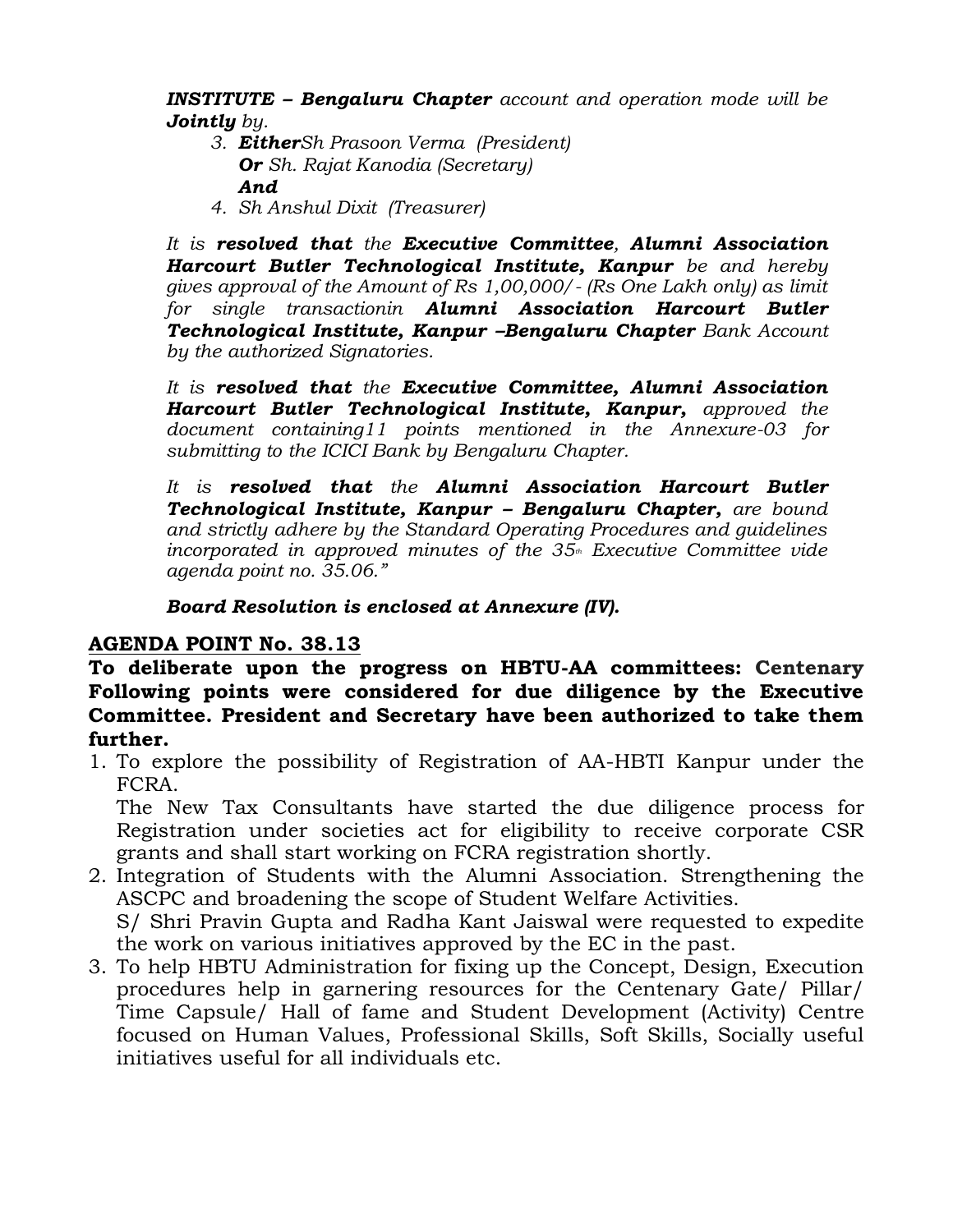Shri Vivek Mishra has been requested to interact with University Administration for exploring possibility of Hall of fame, Student Development Centre and other socially useful initiatives.

#### **AGENDA POINT No. 38.14**

Any other issue with the permission of the Chair.

- 1. Shri Rajendra Kumar Jalan expressed the need for detailed discussions on budgetary provisions (By e-mail). All the participating committees have been requested to identify budgetary requirements for conducting designated events. All other members have been requested to explore the possibility of mobilizing resources and confirm the details of their efforts so that the adequate planning may be carried out adequately.
- 2. Shri Vivek Mishra requested sharing of official Alumni Data with the respective chapters (Only such chapters which have been officially constituted, requested and approved by the EC). The members opined and President approved sharing of the Excel file, with password protected, containing Alumni Data with the Chapter Presidents on a quarterly basis. The Chapter Presidents are advised to use the data judiciously. The details of accomplishments of notable Alumni shall also be shared with the University officials.
- 3. Mr Indra Pal Yadav suggested that road leading from Auditorium to the LV Hostel Gate be broadened, beautified and named "Centenary Road". It has been decided that a request shall be submitted to HBTU administration.

Meeting ended with vote of thanks to the chair

**HON SECRETARY HON PRESIDENT**

# **VIVEK MISHRA. BALRAM UPADHYAY**

**Dated: 19 July 2021**

**Annexure (II)**

#### **Project- Student Development Innovation & Incubation Centre**

#### **Objectives**

Nurturing Student Skills- Language, Communication, Soft Skills, Human Values

Internships

Training Placement and Entrepreneurship Development

Providing a climate for Innovation Skills

Incubation of selected projects (to work in close association with the Incubation Hub)

#### **Structure**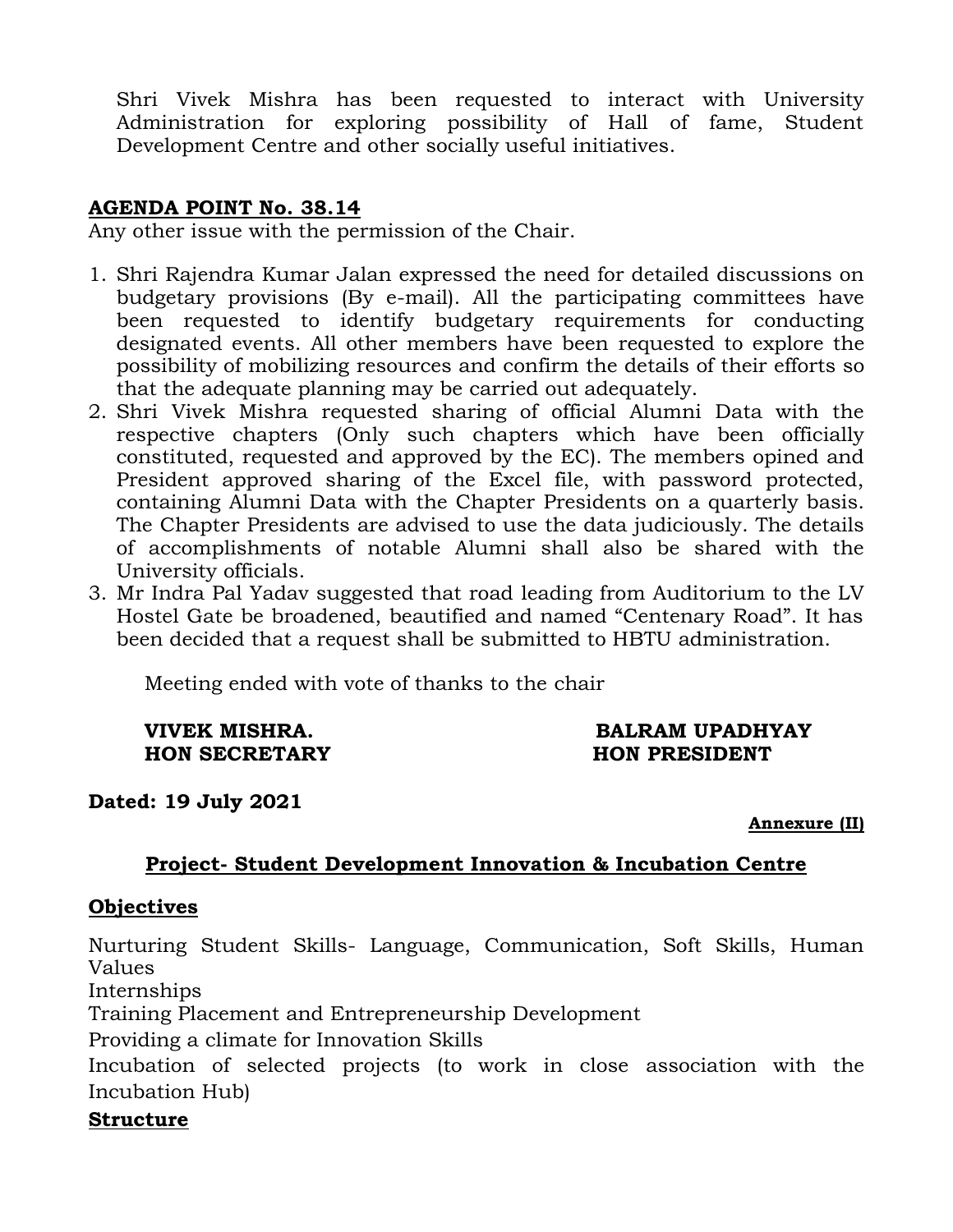- (1)Student Activity Centre (Hall) which is available and revamping/ remodeling would be required.
- (2) Language and Communication Skills class rooms.
- (3) Computer and professional skills development lab.
- (4) Utilities complex- Including dining area, wash rooms, recreation rooms.
- (5) Transit facility- Visitors hostel for accommodation of trainees. Individual rooms with attached washrooms on twin sharing basis.
- (6) Dormitory for students.
- (7) Library/ reading room.
- (8)Inter disciplinary discourse/ discussions/ idea development rooms.

# **Executive and Operational parameters**-

SOP to be prepared for the mechanism of working.

# **Management of Centre**-

By University or a specially designed vehicle of cooperation/ extension to work hand in hand with the University. It could be a consortium/ corporation/ Individual organisation or group of individuals identified and selected on the basis of Provisions of the University act.

# **Nurturing Student Skills**

For educators, the challenge is in preparing students for the "real world". More than before, the focus is on teaching and nurturing soft skills in students. At the University level, colleges have to dedicate their efforts in order to ensure that the program's offered by them are interactive and engaging, with a clear focus on entrepreneurship and new technical skills. Education for earning your bread and for alleviation of evil and darkness spread in the society.

Knowledge resources are available on the Internet in abundance. With the new education policy in place, focus is on need based, application based, knowledge efficiency and effectiveness. Good design of the curriculum is not enough, implementation has become all the more important. Operation is not sufficient, management skills are essential. A multi-disciplinary approach, including the work environment, is important for nurturing future generation. The mode of student evaluation needs to broaden and change. The real world of education is no longer only expecting good grades. A large proportion of real-world problems arises out of a lack of knowledge of

(a) The subject matter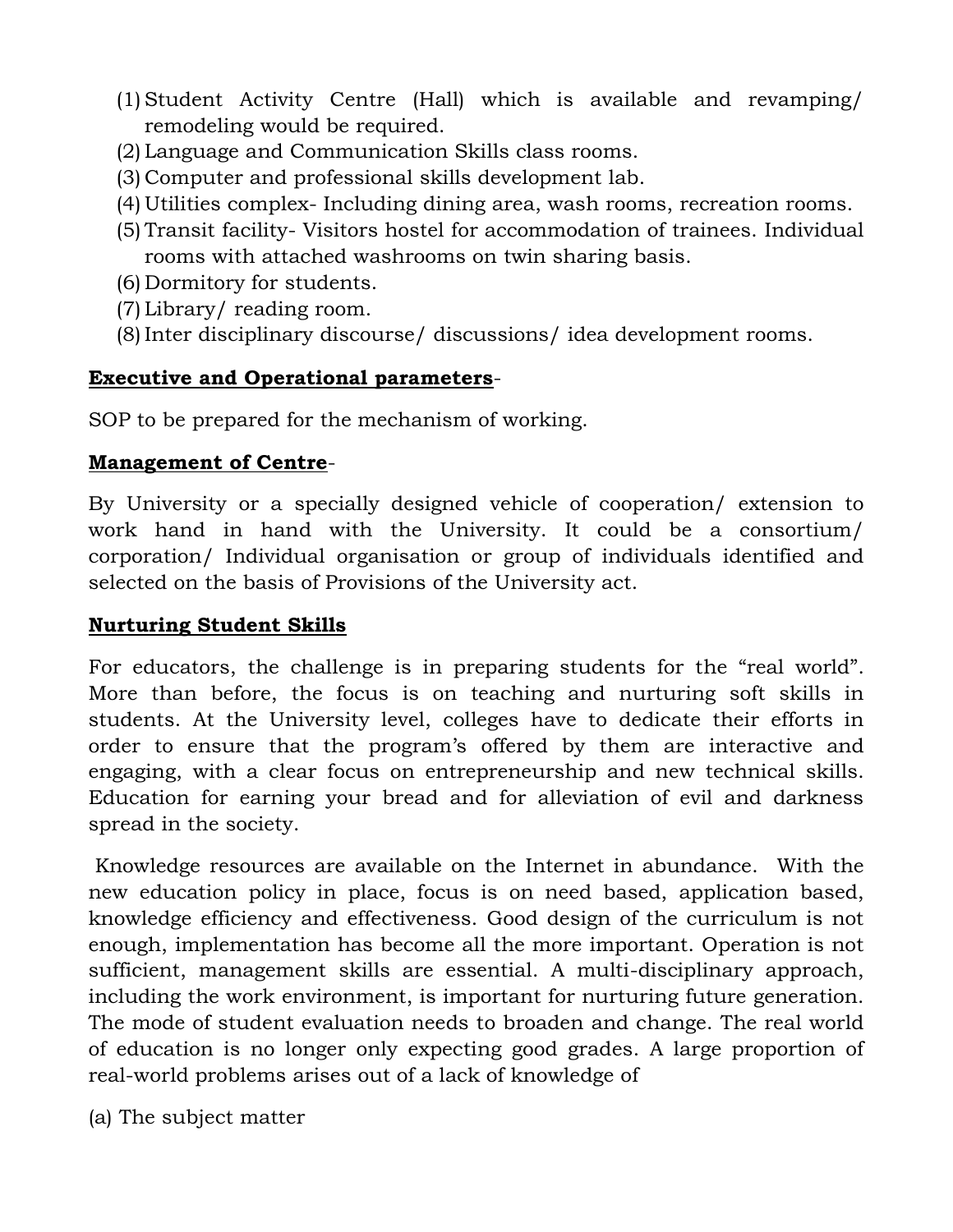(b) Demographics and Social equilibrium of the place you dwell and © Interpersonal skills for sustainable development of the society.

Industry feels our graduates lack soft skills like Language, communication, critical thinking, reasoning and analytical power. Adequate computer knowledge. Industry wants decisive and insightful leaders and employees who are capable of taking risks and/ or implementing tasks. An educated mind now needs wider competence. One needs to strengthen self-management skills, including the ability to regulate behavior, emotions and perseverence.

Education shall include life experience in the future. The emergence of augmented electronic devices, automated units operable by 'Internet of Things' are on the way up. They have already transformed several educational campuses. Colleges and Institutions, therefore, will need to respond to the 'mobility shift', which will allow educators and students to be engaged from anywhere.

Funding will be based on the institution's responsibility to its students, and not based on enrolment. Exams that emphasize mastery of taught knowledge will no longer be the primary tool for judging student's performance. One of the challenges of education is - How do we plan for something we can't predict? To do this teaching methods have to change substantially; 'active learning approaches' such as group work, design projects, case studies, and application exercises will need to be adopted more and more. Out-of-class experiences (such as internships, participation in design competitions, active participation in student chapters of professional societies) need more significance and encouragement from the concerned quarters.

# **Programs leading up to the Centenary Program**

- (1) Workshop for enhancing English, Communication Skills & Human Values- In collaboration with Manaviya Prabandhan Sansthan, Kanpur. Estimated budget allocation for Kits, Snacks and Honorarium- Rs 50,000
- (2) Workshop on Hindi and Sanskriti- In collaboration with Prathamik Shiksha Sudhar Parikalp. "Guru Vandan Program" to honour dignitaries and Teachers has been planned. Tentatively on Sunday 12th of Sep 2021. **COMPLETED SUCCESSFULLY**

Estimated budget allocation for Kits, Snacks and Honorarium- Rs 25,000

EXCELLENT PARTICIPATION, OVER 200 MEMBERS, CHAIRED BY HON. VICE CHANCELLOR, SPECIAL GUESTS OF HONOR SHRI ARUN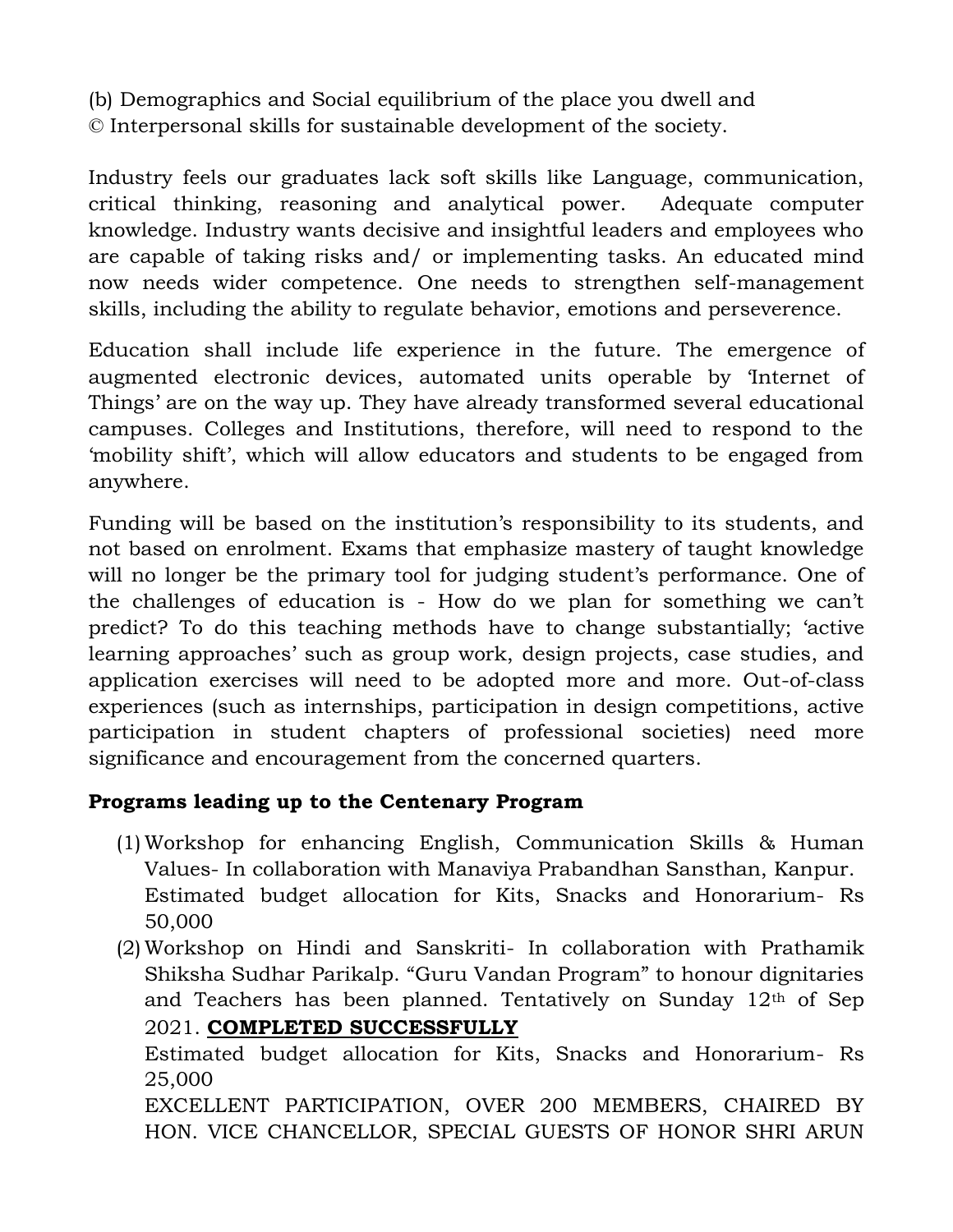PATHAK, M.L.C. (UP Legislative Council), Dr PAWAN KUMAR TIWARI, BASIC SHIKSHA ADHIKARI, KANPUR NAGAR and SHRI JAGMOHAN SALUJA, CHEM 1981 (Chairman Bhagwanti Group of Institutions & Bhagwanti Degree College)

(3) Workshop in performing Arts-

(a) Dance- In collaboration with Kalanidhi Centre of Performing Arts. Screening and selection of Harcourtian Students, Training. The program would finally lead up to a professional Dance presentation during the Centenary Celebrations.

"Sangeetmay Ram Katha". The performance shall include a few members from the Harcourtian fraternity.

Estimated budget allocation for Kits, Snacks and Honorarium- Rs 150,000

(Inclusive of the Event during Centenary Celebrations- Costumes, Light, Sound, Music etc.)..

(b) Drama- In collaboration with Natya Bharti (International Fame Natya Samrat Shri Radhey Shyam Dixit). Screening and selection of Harcourtian Students, Training. The program would finally lead up to a professional Drama presentation during the Centenary Celebrations.

"Meera" or "Nat Samrat" or "Mouse Trap".

Estimated budget allocation for Kits, Snacks and Honorarium- Rs 150,000

(Inclusive of the Event during Centenary Celebrations- Costumes, Light, Sound, Music etc.)..

(c) Music- In collaboration with "Swaranjali - Leading Music Professionals". Screening & selection of Harcourtian Students, Training. The program would finally lead up to a professional Music presentation during the Centenary Celebrations.

Estimated budget allocation for Kits, Snacks and Honorarium- Rs 50,000

(Inclusive of the Event during Centenary Celebrations- Costumes, Light, Sound, Music etc.)..

# **NOTE : A survey was conducted among the students (The major stakeholders in any university setup) of HBTU to obtain true**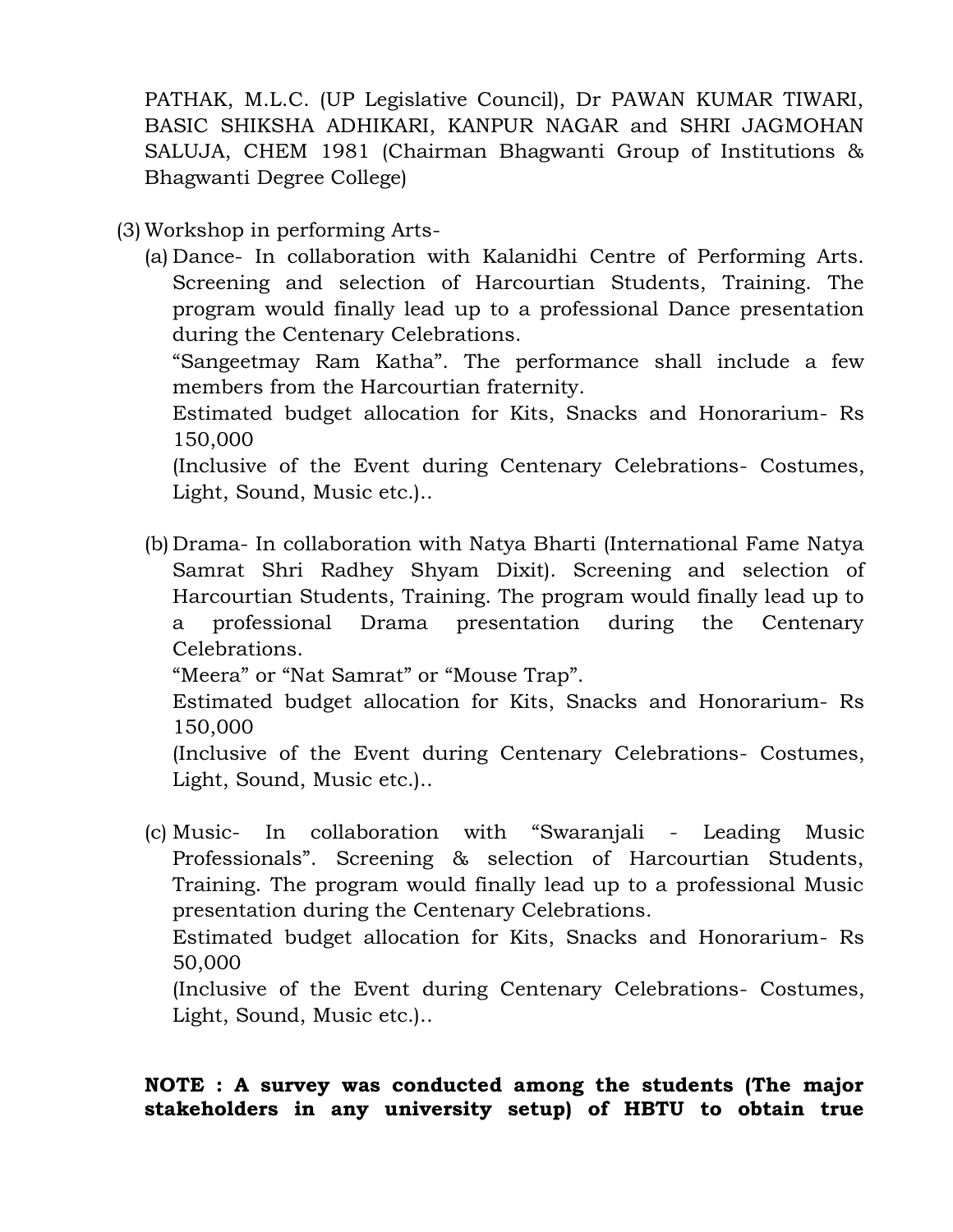**opinion through the ASCPC (Alumni students Connect Program Committee) and the data sheet is also enclosed as an Excel spread sheet.**

**ORGANISING TEAM : HBTU TEAM HBTU CENTENARY PROGRAM ORGANISING COMMITTEE ALUMNI ASSOCIATION HBTI KANPUR-KANPUR CHAPTER CONVENOR : SHRI RAJENDRA KUMAR JALAN Vice Chairman- Centenary Celebrations Organising Committee Encl : Excel Sheet Students Perspective**

**Annexure (III) Board Resolution for Trust / Associations / SOCIETY / Clubs**

Resolved

1) That an account in the name of the **ALUMNI ASSOCIATION, HBTI KANPUR – KANPUR CHAPTER** be opened with State Bank of India, at **Nadri Bazar, Swaroop Nagar, Kanpur Branch** and that **Mr. Sanjeev Bansal or Mr Pankaj Kumar** and **Mr. Avinash Nigam** are authorized to sign the necessary forms and documents therefore.

2) And that State Bank of India be instructed to honour all cheques, promissory notes, and other instruments drawn by and all bills accepted on behalf of the Society, letter of credit application forms, request letter for issuance of guarantee, instructions for negotiation/purchase/discounting of export and inland bills, request letters for booking of forward contracts in foreign currency (limits for each transaction to be mentioned in the Board Resolution against each authorized signatory) whether such account be in credit or overdrawn, and to accept and credit to the account of the Society all moneys deposited with or owing by State Bank of India on any account or accounts at any time or times, kept or to be kept in the name of the Society and the amount of all cheques, notes, bills, other negotiable instruments, orders or receipt provided they are endorsed/signed/issued by **Mr Sanjeev Bansal or Mr. Pankaj Kumar** and **Mr. Avinash Nigam** of the Society for the time being, jointly by  $\frac{4}{5}$  (strike off which is not applicable) on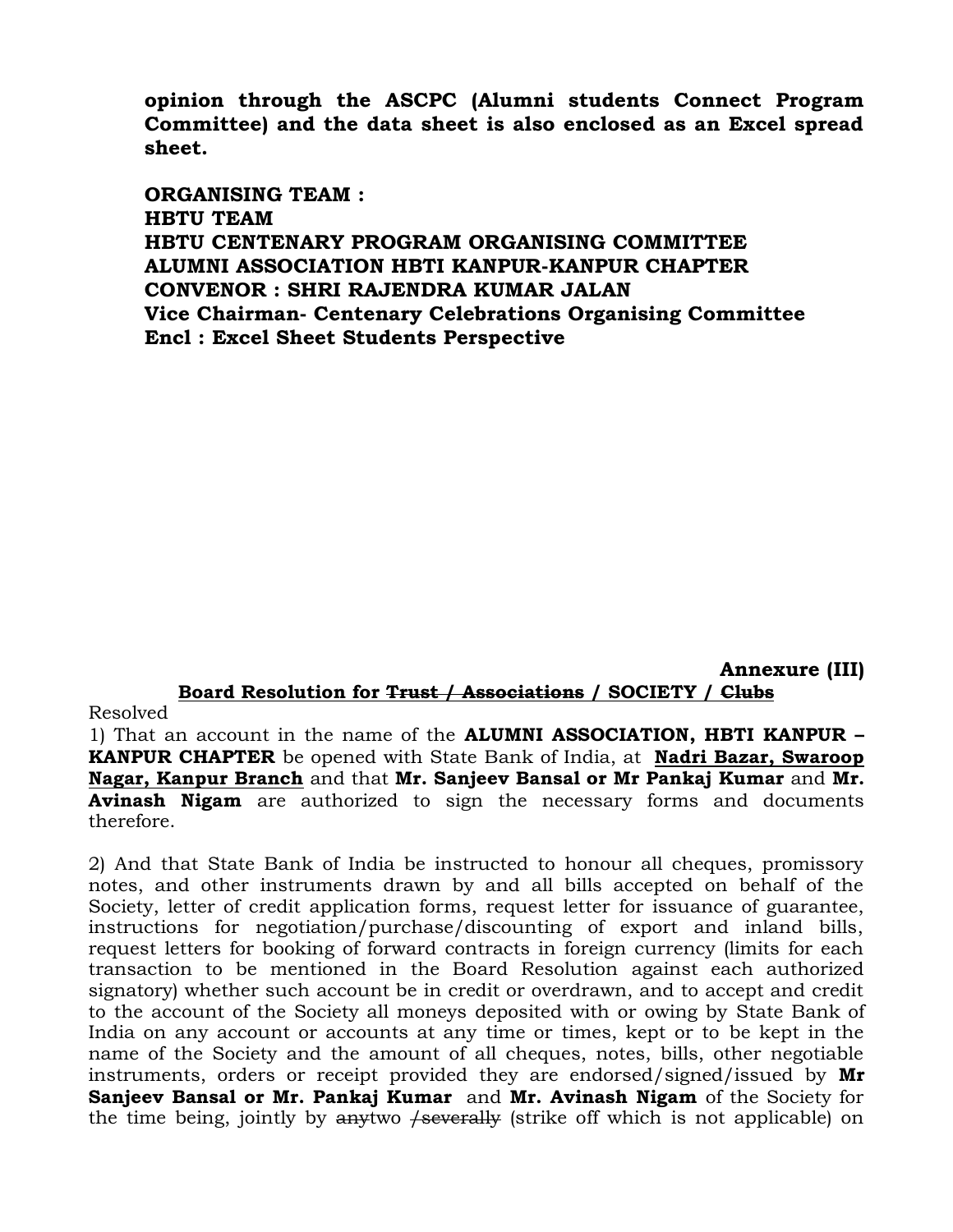behalf of the Society and such signature(s) shall be sufficient authority to bind the Society in all transactions between State Bank of India and the Society including those specifically referred to herein.

3) And that the Society do accept the terms and conditions for the Current account/Special Saving Account as may be contained in the application form and displayed on the website of the State Bank of India ("Website") or any other terms and conditions as may be notified by State Bank of India from time to time in connection with the provision of products and services offered by State Bank of India through the Website and Corporate Care Services (phone banking channels and E mail);

4) And that the said **Mr. Sanjeev Bansal or Mr Pankaj Kumar** and **Mr. Avinash Nigam** (strike off which is not applicable) be and are hereby authorized severally may avail the financial, monetary and any other products and services offered by State Bank of India through its Website and/or the Corporate Care Services (phone banking channels and E mail) on behalf of the Society, and do all such acts, deeds and things necessary, and to execute all such documents as are necessary, in connection therewith, and to operate the said proposed account in the name of the Society, using the aforesaid facilities, and to accept and adhere to all the terms and conditions set forth on the Website and comply with all other formalities as prescribed by State Bank of India in this regard and agree to such changes and modifications in the said terms and conditions as may be suggested by State Bank of India from time to time and to execute such deeds, documents and other writings as may be necessary or required for this purpose.

5) And that the below mentioned authorized officials and/or any of the officials nominated singly/jointly by the authorized officials are also authorized to operate on behalf of the Society through Corporate Internet Banking on the Society's accounts including by causing a debit balance in Society's account(s) with State Bank of India and/or continually operate the account(s) even when overdrawn, as per the access specifications (listed below).

|          |  |  | Names of the Authorized Officials with transaction limits (Corporate Internet |  |  |
|----------|--|--|-------------------------------------------------------------------------------|--|--|
| Banking) |  |  |                                                                               |  |  |

| Name of the Users                  | Limit (Rs.) |          | To be approved by (approvers   |
|------------------------------------|-------------|----------|--------------------------------|
|                                    | From        | To       | should be a user in CIB)       |
| Mr. Sanjeev Bansal or Mr $\vert$ 1 |             |          | $1,00,000$   Mr. Avinash Nigam |
| Pankaj Kumar                       |             |          |                                |
| Mr. Avinash Nigam                  |             | 1,00,000 | Mr. Sanjeev<br>Bansal or<br>Mr |
|                                    |             |          | Pankaj Kumar                   |

6) Further, the above mentioned authorized officials be and are hereby authorized to receive the login id and passwords, as may be sent by State Bank of India, for entering into transactions on Corporate Internet Banking and are authorized severally to convey to State Bank of India acceptance on behalf of the Society of any transactions as well as to enter into transactions on behalf of the Society on Corporate Internet Banking.